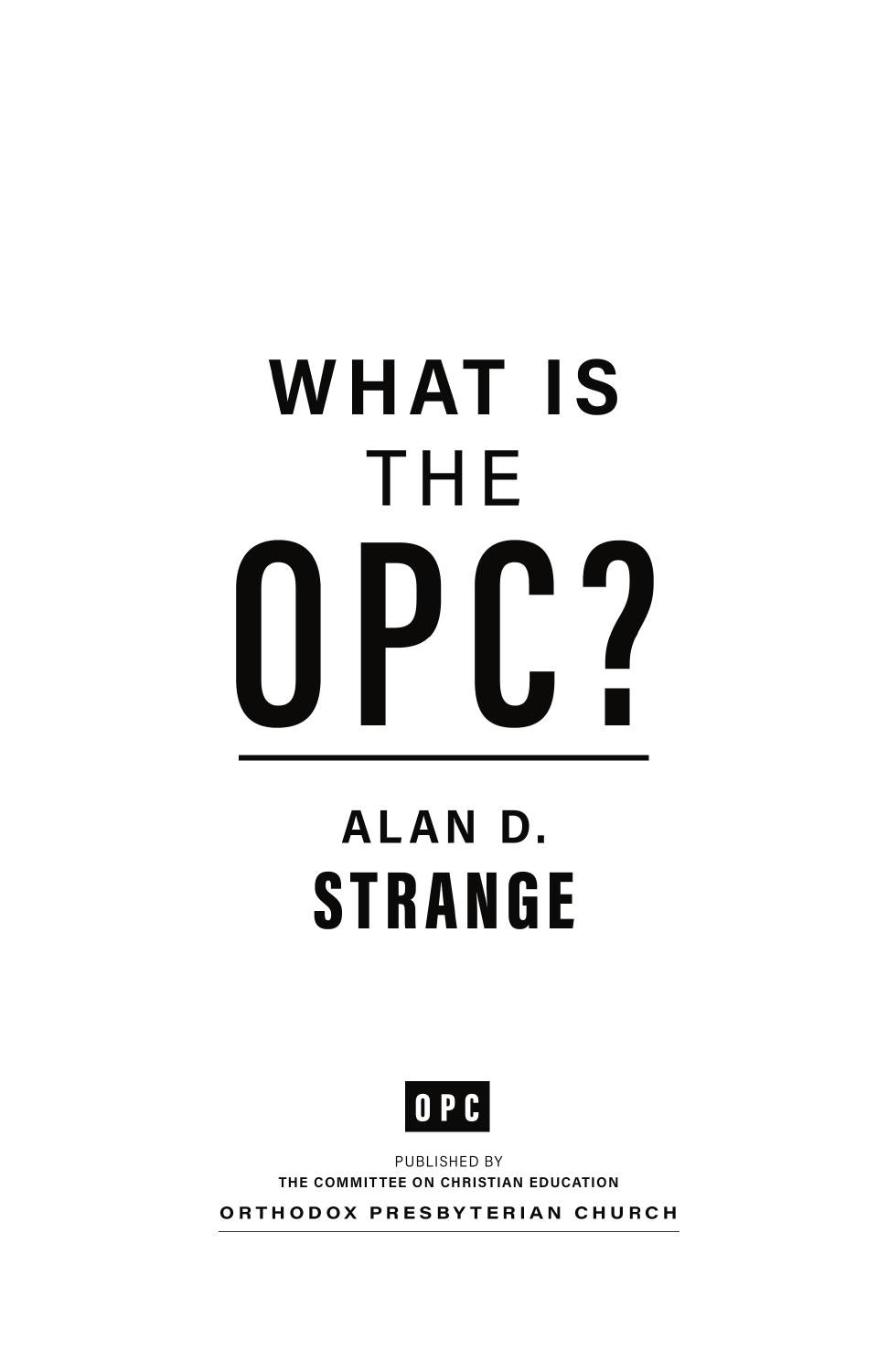Issued by: **The Committee on Christian Education of the Orthodox Presbyterian Church** 607 Easton Road, Bldg. E Willow Grove, PA 19090-2539 Tel 215-830-0900 Fax 215-830-0350

E-mail:

| <b>Christian Education:</b> | ccesec@opc.org            |
|-----------------------------|---------------------------|
| <b>Foreign Missions:</b>    | opforeignmissions@opc.org |
| Home Missions:              | ophomemissions@opc.org    |
| <b>Stated Clerk:</b>        | statedclerk@opc.org       |

First printed 2022

The author is a minister in the Orthodox Presbyterian Church (serving as an associate pastor at New Covenant OPC in Joliet, IL) and Professor of Church History and Polity at Mid-America Reformed Seminary in Dyer, IN.

Copies of this booklet and other literature may be ordered from the Christian Education office at ccesec@opc.org or 215-830-0900 (to be billed) or at https://store.opc.org (to pay by credit card). Individuals who are not members of the Orthodox Presbyterian Church may request a free copy of this booklet.

Permission is granted to photocopy or quote this booklet, in whole or in part, for the purpose of disseminating information about the Orthodox Presbyterian Church.

Printed in USA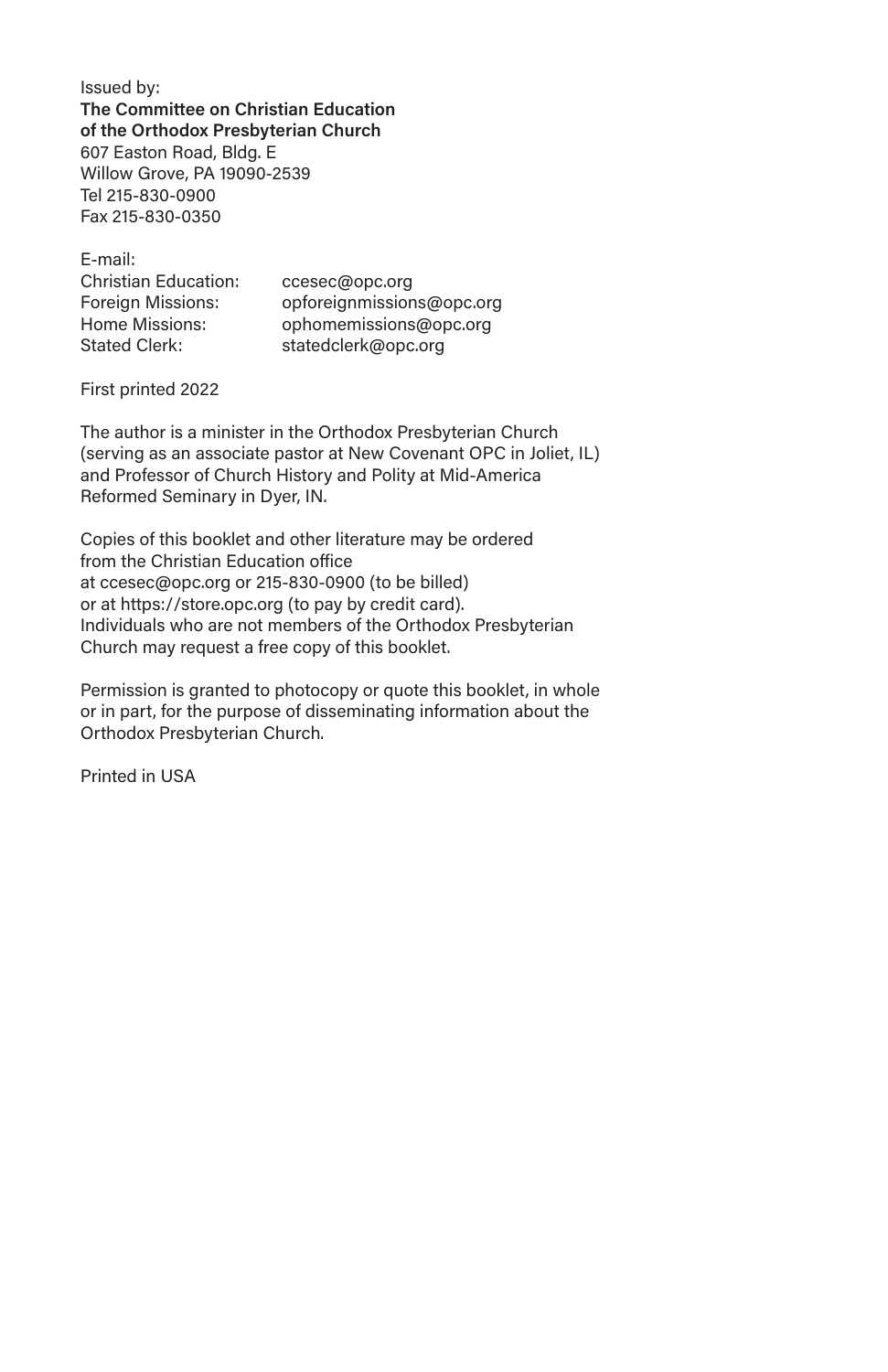#### **CONTENTS**

| <b>Introduction</b>                 | 5  |
|-------------------------------------|----|
| <b>Where We Came From</b>           |    |
| 1. Historical Background            | 7  |
| 2. The Formation of the OPC         | 8  |
| 3. The Development of the OPC       | 10 |
| <b>Where We Are Today</b>           |    |
| 1. Our Constitution                 | 11 |
| 2. Our System of Doctrine           | 12 |
| 3. Our Church Government            | 14 |
| 4. Characteristics of the OPC       | 16 |
| <b>Where We Are Going</b>           |    |
| 1. Foreign Missions                 | 21 |
| 2. Home Missions                    | 21 |
| 3. Christian Education              | 21 |
| 4. Diaconal Ministries              | 21 |
| 5. Ecumenicity                      | 22 |
| 6. Chaplains and Military Personnel | 22 |
| 7. Historian                        | 22 |
| Conclusion                          | 23 |
| Appendix 1: People to Contact       | 24 |
| Appendix 2: Further Information     | 25 |
| Appendix 3: How to Join the OPC     | 27 |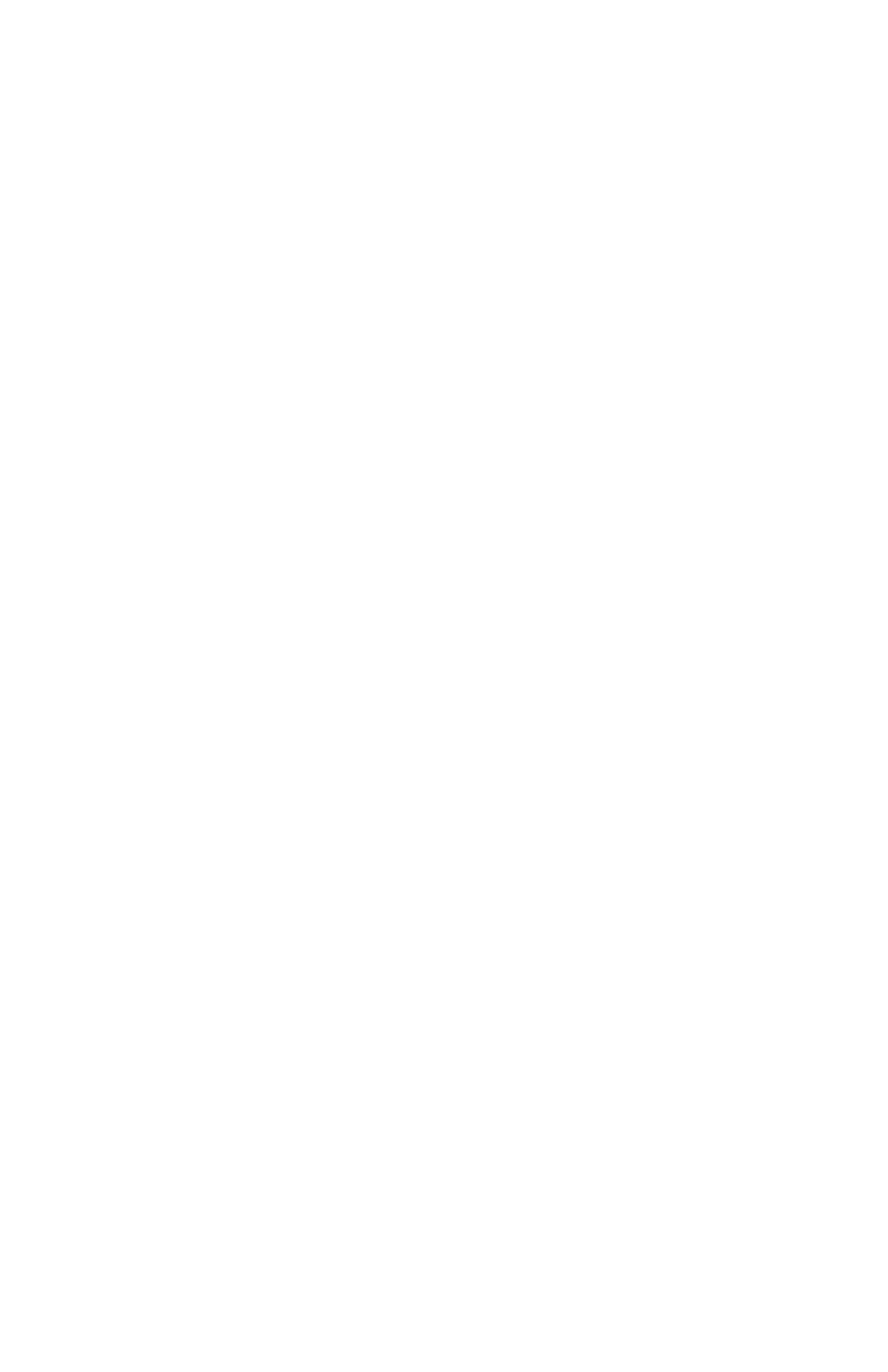### **INTRODUCTION**

In a world of constant change, many long for certainty. Some scorn certainty as unattainable and undesirable, while others look for it hopelessly in the things of this world. Many promote their social, political, economic, and other viewpoints as if those were the truth, as if certainty could be found in the passing commitments of this life. Thus, some seem quite sure of their own particular beliefs, while, at the same time, attacking the quest for certainty.

Certainty is necessary, because if it does not exist fundamentally, we are left with relativity and skepticism. Its existence must be transcendent, beyond the ever-changing realities that characterize what we witness in the world about us. We cannot ground certainty in the world around us, because certainty comes only from the unchanging absolute and cannot emerge from the flux that makes up life. Without certainty, we have "no place to stand" and no basis for any true knowledge, since all rational thought is undermined. Whether or not someone admits his desire for certainty, he possesses that desire, being a rational, moral creature, made in the image of God. To eliminate certainty is to eliminate the possibility of truth, and that renders all knowledge and morality baseless and merely one perspective versus another.

This is the irony of the world in its rebellion against God: it acts as if there is, in principle, no possibility of certainty. Everything is merely a matter of perspective. At the same time, the world regards its own social justice and political views as certain truth. In longing for justice, rebellious humanity shows itself to be in the image of God, even though it denies God and cannot account for truth in terms of its commitments.

The desire and quest for certainty persists for all secularists, though they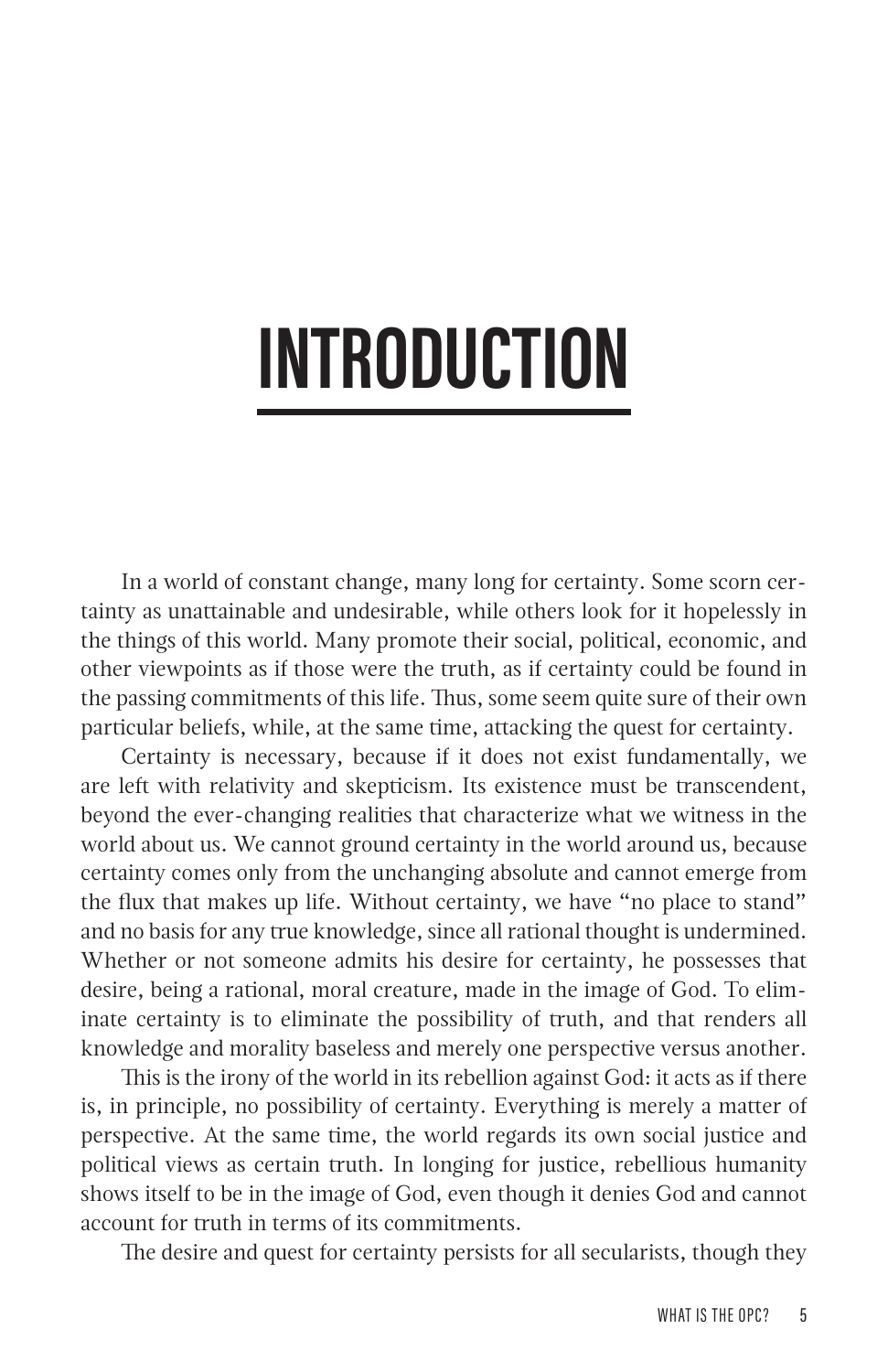call it something else and refuse to acknowledge this pursuit. True certainty, however, cannot be found in the transient things of this world. We find the certainty that we long for, and which otherwise eludes us, in the revelation of God.

God has revealed himself to us in nature and conscience (general revelation) and in the Bible (special revelation). While general revelation testifies to the God who is there, fallen man suppresses the truth of such revelation in unrighteousness. Man needs to be renewed and restored by God to reason rightly. This renewal occurs when the Holy Spirit applies to God's people the merits and mediation of Jesus Christ won for them in the Lord's substitutionary life and death. The salvation that Christ brings receives testimony, not in general revelation, but in special revelation, particularly as that revelation finds expression in God's Word, the Bible. It is only in the Bible that we find God's gracious provision for the salvation of sinners described.

The Bible is indeed an old book, but it remains supremely relevant because it is from God himself and tells us about God and ourselves. The Bible instructs us both as to what we should believe and how we should live. The Orthodox Presbyterian Church (OPC) remains committed to preaching, teaching, and living the message of the Bible, God's Word. The OPC seeks to declare God's timeless truth in our own times, showing in all that we do its sufficiency and clarity.

If you are looking for a local church or a denomination that takes God's Word seriously as a guard and guide even in the twenty-first century, you need look no further than the OPC. We invite you to explore and find out more about the OPC in the following pages, in which we address:

- Where we came from (our history)
- Where we are now (our beliefs and characteristics)
- Where we are headed (our ministries)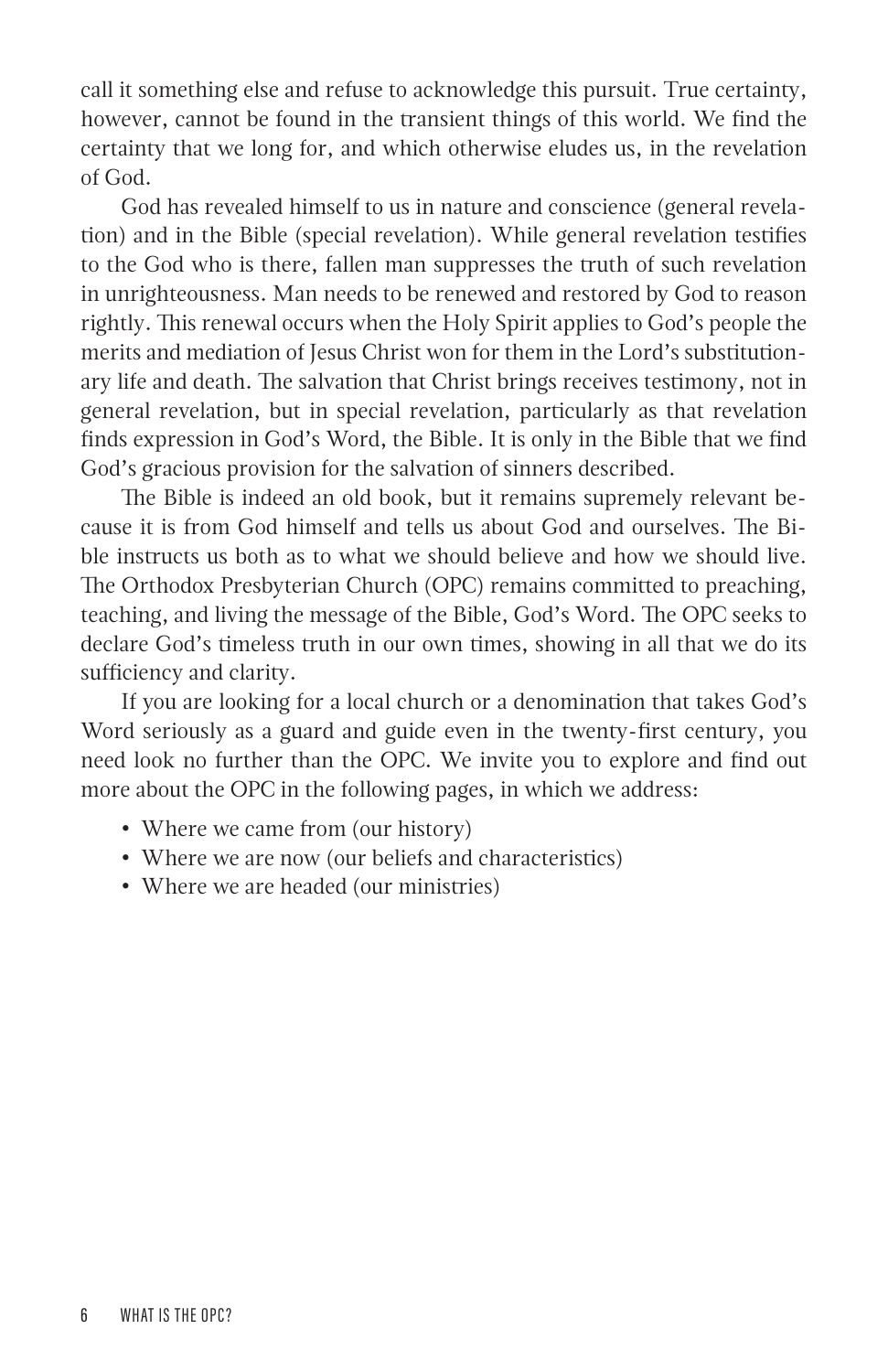## **WHERE WE CAME FROM**

#### **1. HISTORICAL BACKGROUND**

Many often note that the church founded by Jesus Christ is quite divided, finding its expression variously in Eastern Orthodoxy, Roman Catholicism, and a variety of Protestant bodies. This has led some, particularly in recent times, to dismiss the church out of hand and to favor some form of "spirituality" over what they contemptuously call "organized religion." One might rightly wonder where the OPC fits into this complicated, pluralistic religious landscape.

After the founding and spreading of the church by Christ and his apostles, the church in the first four centuries formulated its doctrine, based upon God's Word. The church also gave expression to orthodoxy in statements of belief like the Apostles' Creed and the Nicene Creed. The OPC shares these great ecumenical creeds with other Christians and churches.

A chasm developed between the church in the East and in the West, leading ultimately to the split in 1054 between the Western ("Roman Catholic") church and the Eastern ("Greek Orthodox") church. Despite having "orthodox" in its name, the OPC is part of the Western branch of the church.

The Church of Rome, headed by its bishop, the pope, defended the truth in the earlier centuries, but it became corrupt in several regards in medieval times. Man-made ceremonies and superstition crowded out biblical simplicity. The sacrifice of the Mass dominated, and preaching languished. Ignorance of the true content of the Bible abounded. The Roman Church began to persecute those defending the truth, men like John Wycliffe and John Hus.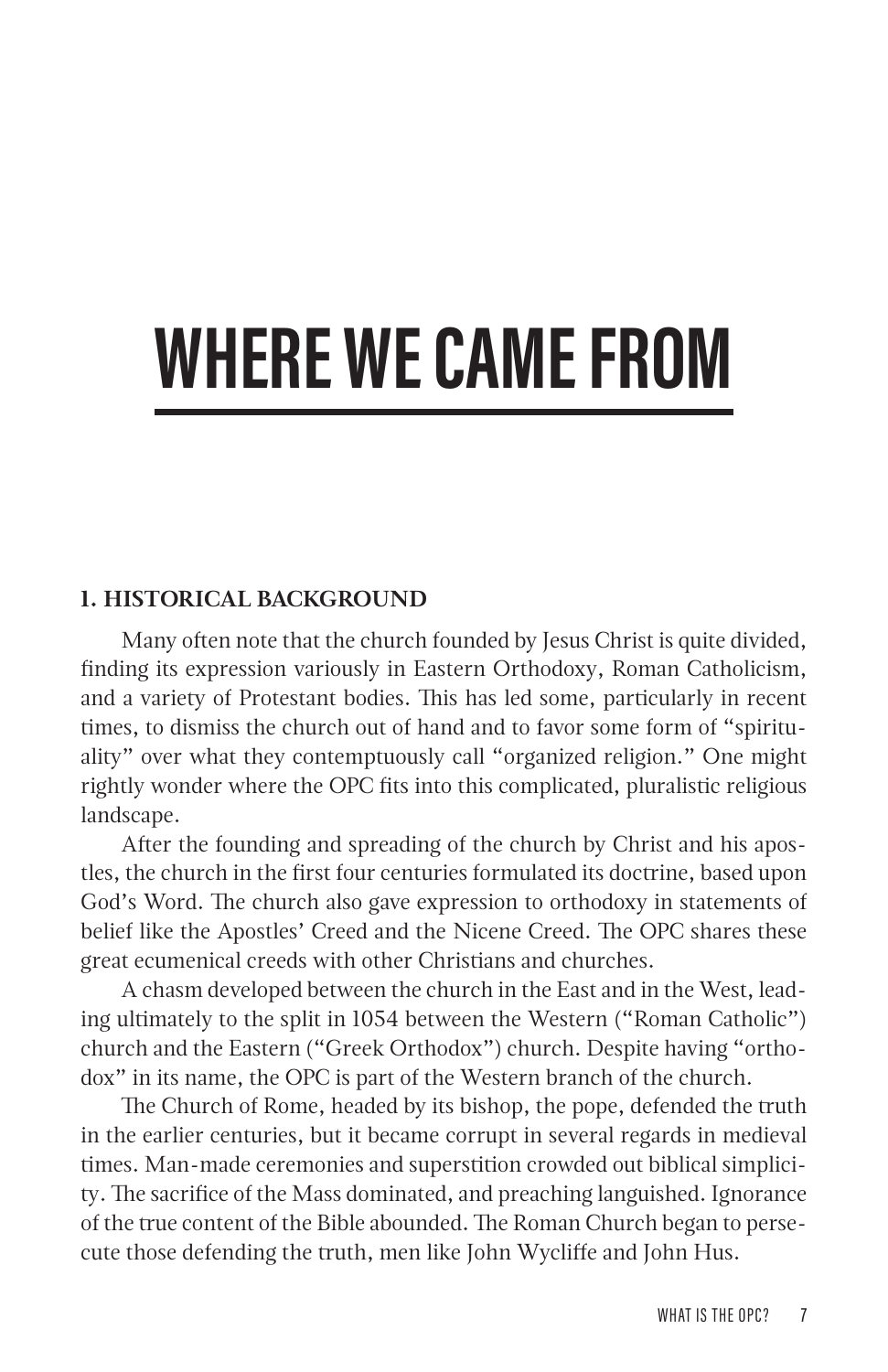By God's grace, Martin Luther, John Calvin, and other Reformers in the sixteenth century rediscovered central truths of the Bible that had fallen into disuse or disfavor. Protestants insisted on the supreme authority and infallibility of Scripture alone, over against the Roman Catholic Church, which continued to locate such attributes with the magisterium (the bishops and pope). Roman Catholics, in other words, did not regard the Bible as their sole rule of faith and practice, but looked to tradition as well, leaving it to the teaching authority of the church to mine Scripture and tradition to determine its dogma (doctrine).

Protestants recovered from the Bible the great truth that salvation is a gracious gift from God, received by grace alone through faith alone in Christ alone, made effective by the Holy Spirit through the means of grace. Salvation was now understood by Protestants to be all of grace and not something dispensed by priestly rituals made effectual *ex opere operato* (by the sacramental actions themselves) or earned by good works to complete God's grace. These Protestant principles undergird the OPC today.

Confessionally, the OPC embraces the Westminster Standards. In setting forth a Presbyterian church government, the Westminster Assembly, which met from 1643 to 1649, rejected episcopacy (the rule of bishops—i.e., clerical rule without lay governance) and congregationalism (in which each congregation is independent, governed either by all members or by lay governors). Presbyterian church government combines the rule of those called to be ministers, together with those elected by the people representatively, called ruling elders. And rather than each church being autonomous, all churches enjoy a connectionalism that extends to the regional and national level, with the governing body of the regional church being the presbytery and that of the national church, the General Assembly. The presbytery is considered the heart of such a church: this is why, though there were various Presbyterian churches in the American colonies prior to 1706, that date is regarded as the beginning of the Presbyterian church in this country, because that year saw the formation of the first presbytery, the Presbytery of Philadelphia. The first synod was ten years later, and the first General Assembly of the Presbyterian Church in the USA, also held in Philadelphia, occurred in 1789.

#### **2. THE FORMATION OF THE OPC**

The Presbyterian Church in the USA (PCUSA) suffered the New Side controversy (over the Great Awakening, polity, etc.) in the eighteenth century and the New School controversy (and split) in the nineteenth century. The issue of slavery also divided the church, and during the Civil War in 1861 the Southern church broke away. The PCUSA was weakened theologically by the reunion of the Old School and the New School in 1869, leaving it vulnerable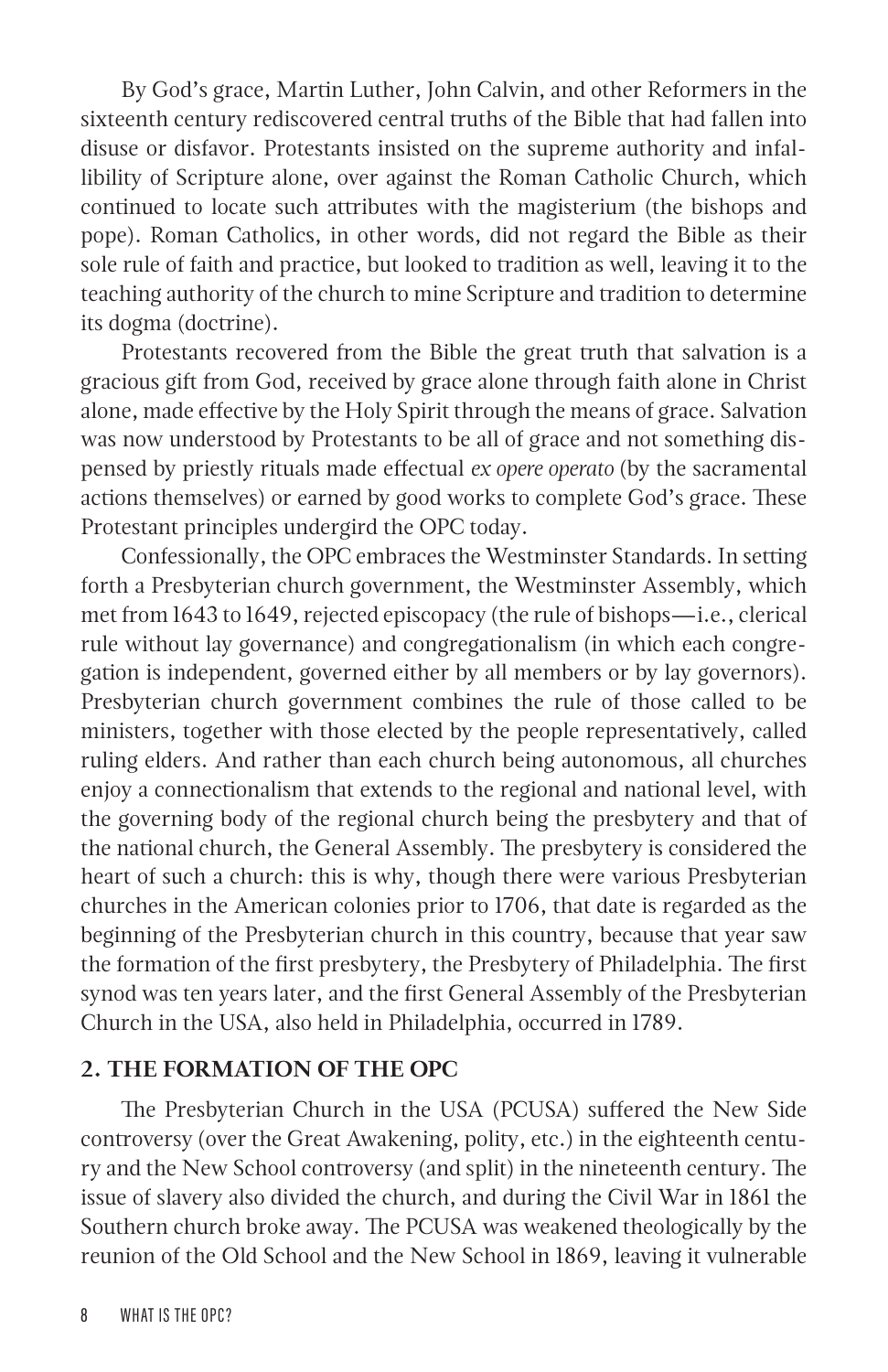to the onslaught of theological liberalism that swept across the continent of Europe and finally reached American shores and made serious inroads.

By the beginning of the twentieth century, the PCUSA had entered into theological decline. Many of its ministers had been fatally infected with liberalism and gave expression to it in the Auburn Affirmation of 1924. Almost 1,300 ministers came to sign the document, a bit more than an eighth of the ministers in the PCUSA. The General Assemblies of 1910, 1916, and 1923 had required ministerial candidates to affirm the so-called five fundamentals: the inerrancy of the Bible, the literal truth of Christ's miracles (and other historical biblical accounts), the virgin birth of Christ, the bodily resurrection and physical return of Christ, and the substitutionary atonement of Christ on the cross. The Auburn Affirmation denied that one must affirm these, averring that these essential teachings were all theories and that the facts admitted of other interpretations. Unbelief continued to spread throughout the church.

Princeton Theological Seminary remained a bastion of Reformed and Presbyterian orthodoxy, though slippage began with the appointment of J. Ross Stevenson as president in 1914. That even Princeton would give way to the siren song of academic respectability that embracing liberalism promised became evident in 1929, when its reorganization mandated the admission of liberal overseers and professors. Four Princeton professors resigned and with the support of others established Westminster Theological Seminary in Philadelphia.

The prime mover in the founding of Westminster Theological Seminary and the leading opponent of theological liberalism at that time was J. Gresham Machen (1881–1937). Machen wrote *Christianity and Liberalism* (1923) to warn that the anti-supernatural humanism (liberalism) that masqueraded as Christianity was something altogether different from supernatural, biblical Christianity. Modernist unbelief had come to expression in many quarters of the church, including the foreign missionary program of the PCUSA, with some PCUSA missionaries embracing the heretical conclusions of the Hocking Commission's *Re-Thinking Missions* (1932), a report that denied the exclusivity of the Christian faith, a deadly error that Machen knew would vitiate missions worldwide. He could no longer support, or advise others to support, the denominational foreign missions agency, so he formed, with others likewise concerned, the Independent Board for Presbyterian Foreign Missions in 1933.

The PCUSA General Assembly of 1934 ordered that Machen disassociate himself from the Independent Board and argued that failing to support Presbyterian missions was tantamount to refusing to take communion. Machen would not yield on these matters unless the Presbyterian Church could demonstrate from Scripture and the Westminster Standards that he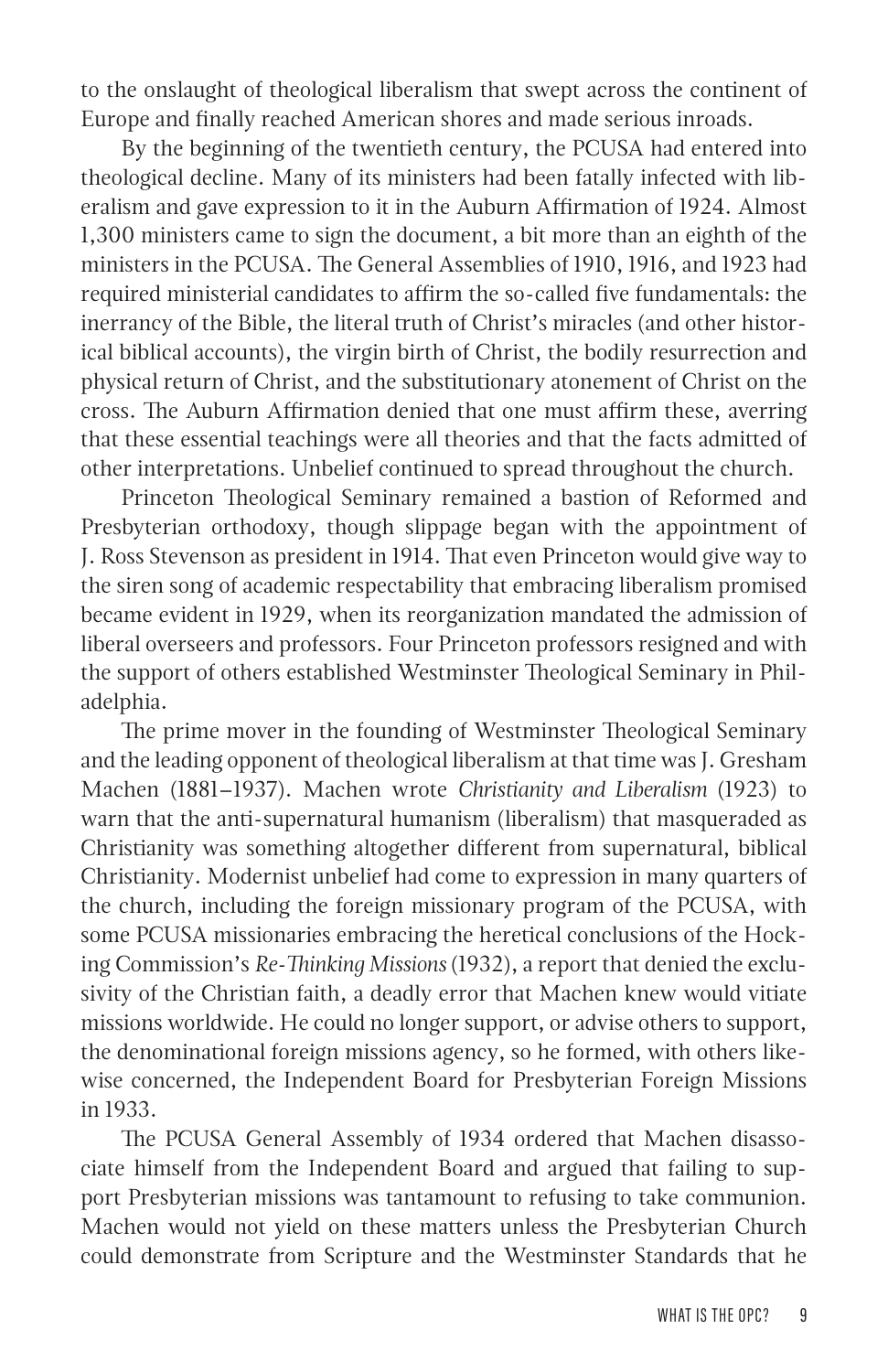was wrong. The PCUSA took disciplinary action against Machen and those who argued as he did, demanding on its own authority that Machen obey it, not on the basis of Scripture. After his appeal to the 1936 General Assembly failed, Machen and 33 other ministers, 17 ruling elders, and 79 other church members met in Philadelphia on June 11, 1936, to constitute what would become the Orthodox Presbyterian Church. Machen said, "At last we have a true Presbyterian church!" The new church saw itself as continuing the "true spiritual succession" of the PCUSA. They hoped that a mass exodus of Bible-believing Christians would swell the ranks of the new denomination, but it did not happen. Then, on January 1, 1937, Machen's untimely death dealt a severe blow to the church.

#### **3. THE DEVELOPMENT OF THE OPC**

One of the first questions facing the new church was whether it would chiefly identify with other typically fundamentalist and evangelical American churches or carve out a distinct identity as a confessionally Reformed and Presbyterian Church. Machen, in facing down liberalism, had insisted that the church reject modernists who would take away from the Word of God. He also insisted that the church resist those who would add to the Word, as did some fundamentalists, who wanted the church not only to go easy on dispensationalism, but also to forbid any use of alcohol. When the new church, after Machen's death, proclaimed Christian liberty with respect to those things on which God's Word is indifferent (though affirming that one must always walk in a godly manner), some of those fundamentalists left for another church, and the OPC made the first of several decisions that clearly marked it as a biblical Presbyterian church that was confessional and Reformed. One might even say that the resolve neither to take away from the Bible nor to add to it became a hallmark of the OPC.

Although the OPC has been careful with the alliances into which it has entered, it has never isolated itself from the rest of Christ's church. The OPC has energetically promoted the Reformed faith at home and around the world and has been a leader in ecumenical discussions with other Reformed churches, here and abroad, in obedience to the command of our Lord that we love one another and in answer to his prayer that we be one. Some "conservative" churches maintain separation, but do not do justice to all the attributes of the church, which include catholicity and unity, alongside holiness and apostolicity. The OPC is committed to expressing all the attributes of the church. Thus the OPC seeks the peace, purity, and unity of the church, not pitting them off against each other, but holding them together in a biblical balance that honors our Lord's instructions to the church.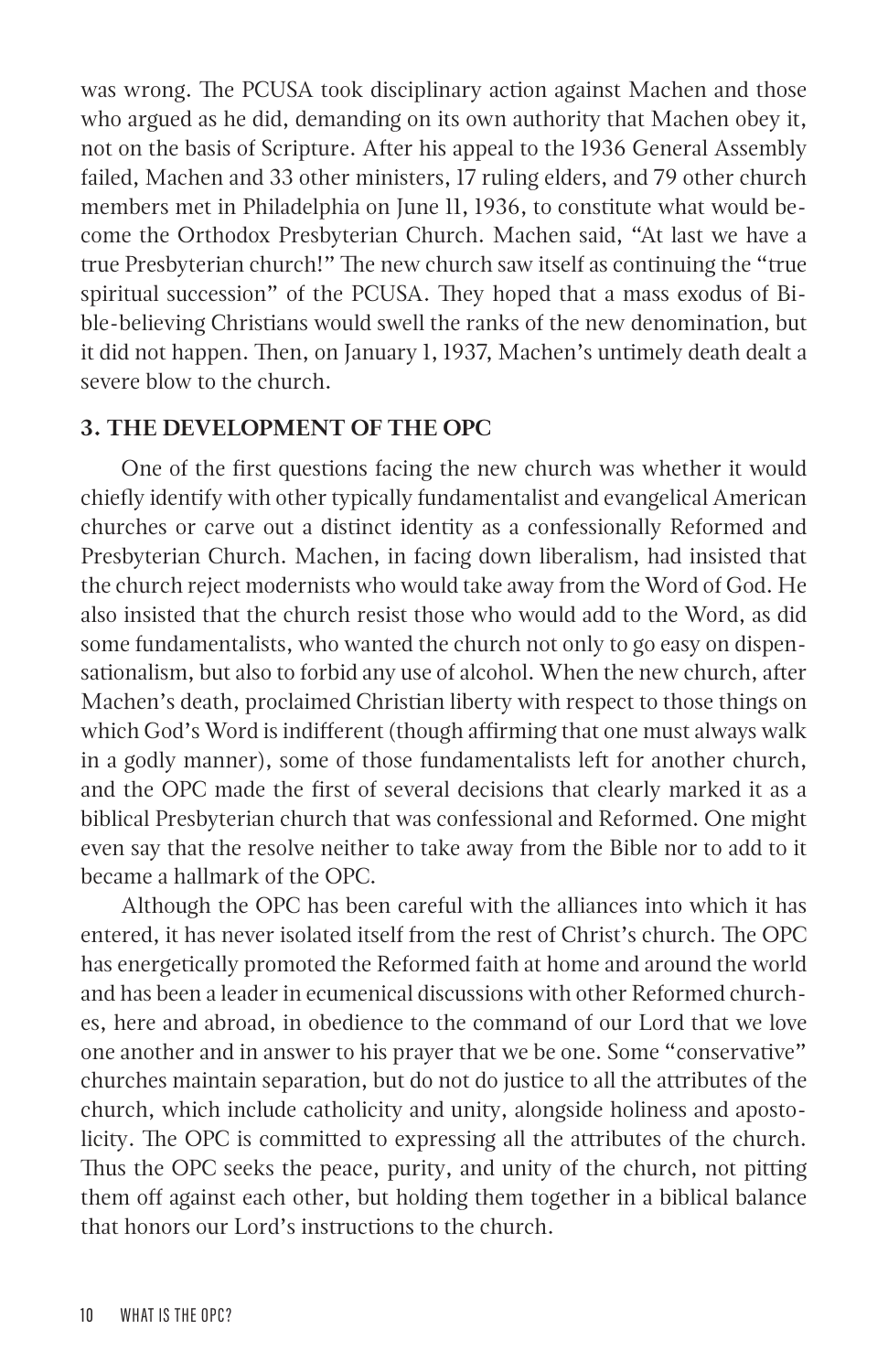## **WHERE WE ARE TODAY**

#### **1. OUR CONSTITUTION**

The constitution of the OPC consists of its primary, secondary, and tertiary standards. The primary standard is the Bible, which is the inspired, infallible, and inerrant Word of God, fully authoritative in all that it teaches, addressing both what is necessary to believe and how we ought then to live. The Westminster Confession of Faith (as adopted by the OPC), together with the Larger and Shorter Catechisms, serve as the secondary standard. The tertiary standard is *The Book of Church Order*, which includes the Form of Government, the Book of Discipline, and the Directory for the Public Worship of God. Being directly from God, the Bible does not admit of reform, while the Westminster Standards and *The Book of Church Order*, seeking to be biblical, do.

Since the Scriptures are "the rule of faith and life," the Confession of Faith subordinates itself to them, declaring that "in all controversies of religion, the church is finally to appeal to them." It should be noted that the affirmation of "Scripture alone" does not mean that we have recourse as Christians only to the Bible, as if the "Bible only" is our guide. We believe that the church, to whom the inspired Scriptures are given, is also illumined (guided) by the Holy Spirit, and that the church can adequately and sufficiently interpret the Scriptures.

We clearly reference our secondary and tertiary standards as we do the work of the church, but we do so because we regard them to be a faithful witness to our primary standard, the Bible. These express what we believe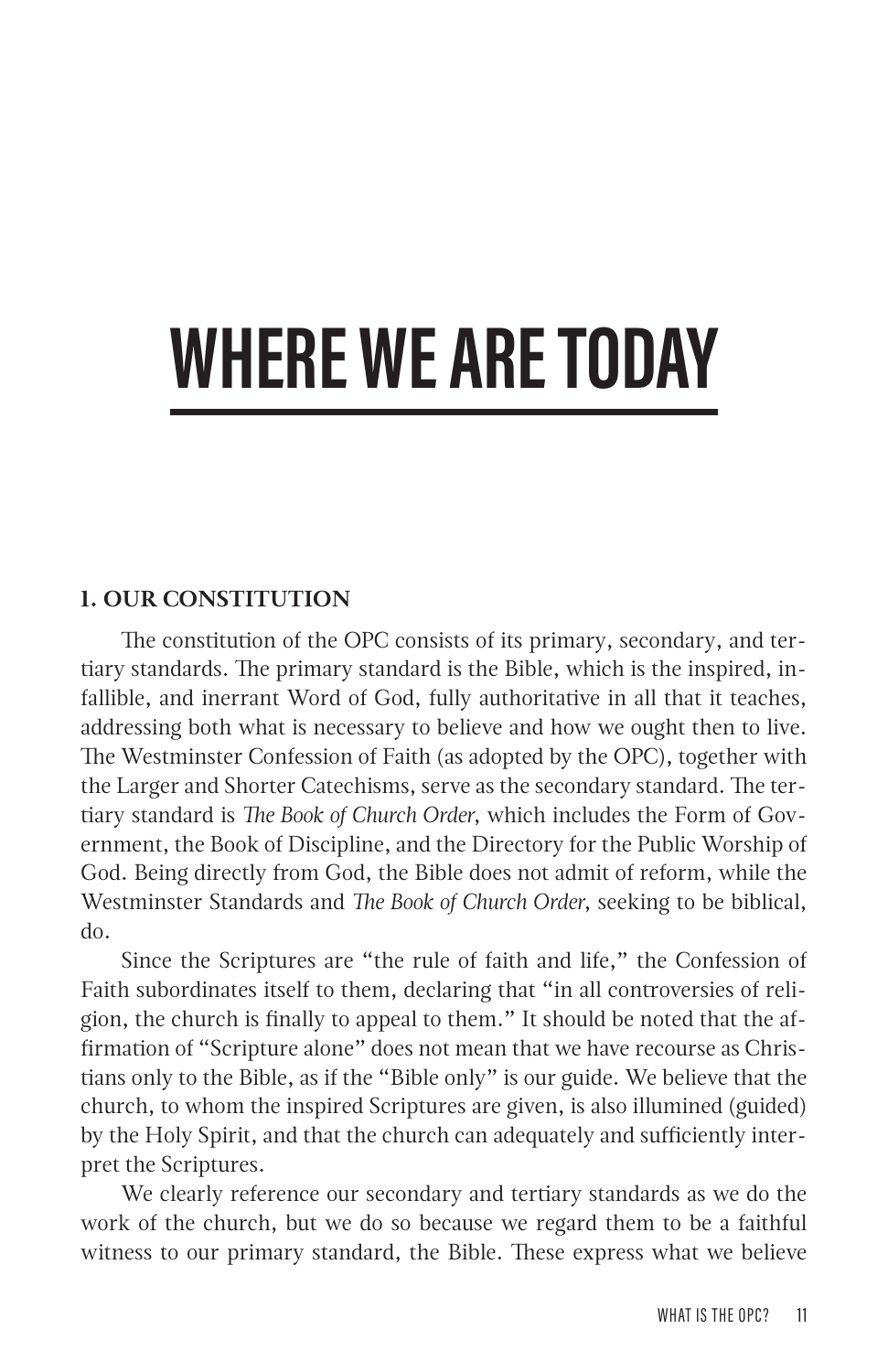concerning all that they address and all church officers—ministers, ruling elders, and deacons—are required to receive and adopt the Confession of Faith and Catechisms of the OPC and also to approve the government, discipline, and worship of the OPC. Other members are not required to subscribe to the doctrinal standards or approve of OPC polity. They are called upon, in order to be a member of the OPC, to give a credible (believable) profession of faith (one not manifestly contradicted by their lives). Members answer five vows that articulate their saving faith, notably, that the Bible is God's Word and teaches the exclusive way of salvation in Christ. While members need not accept all that the Westminster Standards teach, they do agree to be taught from a confessional position.

#### **2. OUR SYSTEM OF DOCTRINE**

As noted above, our system of doctrine is commonly called Reformed, emerging from the group of Protestant churches so named (in contrast to Lutheranism). Since Reformed theology was influenced and shaped by John Calvin, it is often also called Calvinism, though the self-effacing Calvin would surely be chagrined to know it. The Reformed faith involves a return to the Scriptures, and seeks to put together the teachings of the Bible in accordance with the Bible's own approach, that of the covenant. This Reformed and covenantal theology is set forth in the Reformed confessions and catechisms most fully in the Westminster Confession of Faith and Catechisms. Our system of doctrine is summarized in the following paragraphs:

• The Bible, having been inspired by God, is entirely trustworthy and without error. Inspiration means that God, working through the personalities and gifts of the various biblical authors, so moved them by his Holy Spirit that, what they penned, though truly the words of those authors, was, indeed, the very Word of God. Therefore, we are to believe and obey its teachings. Once the last of the writing Apostles received such special revelation, the canon of Scripture was closed, and the Bible is the only source of special revelation today.

• The one true God is personal and we can know him, by his Word and Spirit, yet he remains beyond our comprehension. He is an invisible Spirit, completely self-sufficient and unbounded by space or time, perfectly holy and just, and loving and merciful. In the unity of the Godhead, there are three "persons": the Father, the Son, and the Holy Spirit.

• God created the heavens and the earth and all they contain. We regard the creation account of Genesis as historical and not mythical, and are especially concerned to uphold the historical account of Adam and Eve and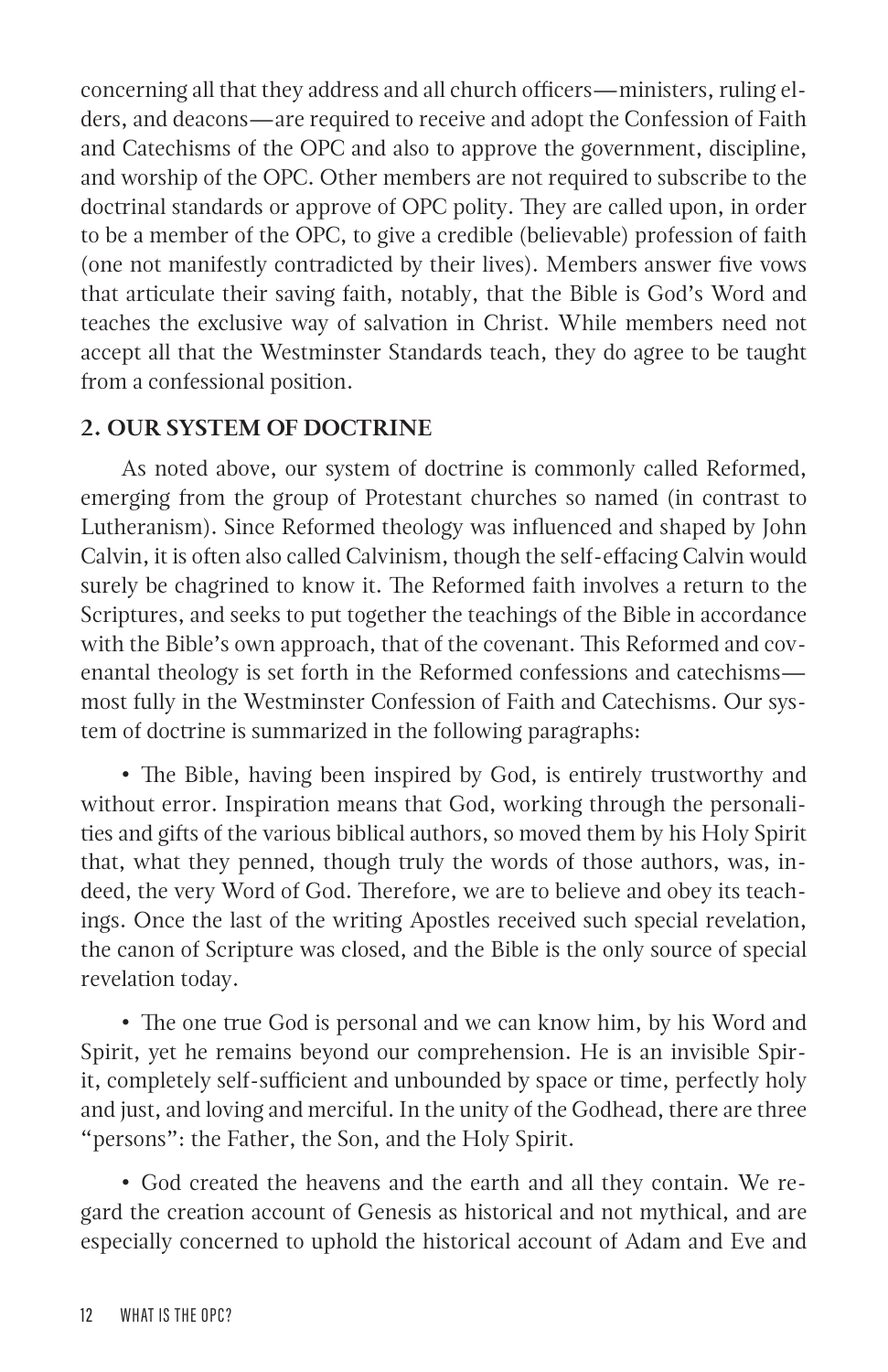all that entails. God upholds and governs all things in accordance with his eternal will. God is sovereign—in complete control—and has ordained everything that comes to pass; yet this does not diminish human responsibility and accountability.

• Because of the sin of the first man, Adam, who represented all mankind in the first covenant between God and man, the covenant of works, all mankind bears the guilt of that first sin, by imputation, and is corrupt by nature, dead in sin, and subject to the wrath of God for original and all actual sins. But God determined, by a covenant of grace, that sinners may receive forgiveness and eternal life through faith alone in Jesus Christ alone. Ever since man needed salvation, i.e., after the fall (man did not need to be saved before falling into sin), faith alone in Christ alone has always been the way of salvation, in both Old Testament and New Testament times.

• The Son of God, the Second Person of the Holy Trinity, took upon himself a human nature in the womb of the Virgin Mary, so that in her son Jesus, the divine and human natures were united in one person. Jesus Christ did this so that he might serve as our mediator, and he did all that he did, in his life and in his death, as our substitute. He lived a perfect, sinless life for us, fulfilling, as the second Adam, the covenant of works that the first Adam failed to keep by his disobedience. In doing so, he kept the law perfectly on our behalf. This is often called his active obedience. He also died for us on the cross, taking the wrath of God for all the sins of his people, original and actual. This is often called his passive obedience. He rose from the dead and ascended into heaven, where he sits as Lord and rules over his kingdom (the church). He will return to judge the living and the dead, bringing his people (with glorious resurrected bodies) into eternal life and consigning the wicked to eternal punishment.

• Those whom God has predestined unto life are effectually drawn to Christ by the inner working of the Spirit as they engage the means of grace, particularly the hearing of the gospel in the preaching of the Word. When they believe in Christ, God declares them righteous (justifies them), not because of any righteousness of their own, but based solely on the righteousness achieved for them by Christ in his active and passive obedience, imputed (accounted) to them and received by faith alone. They are also adopted as children of the living God and indwelt by the Holy Spirit, who not only declares them to be justified and adopted, as acts of his grace, but further works in them, not only having regenerated them, but sanctifying them, enabling them increasingly to stop sinning and act righteously. They repent of their sins (both at conversion and thereafter), produce good works as the fruit of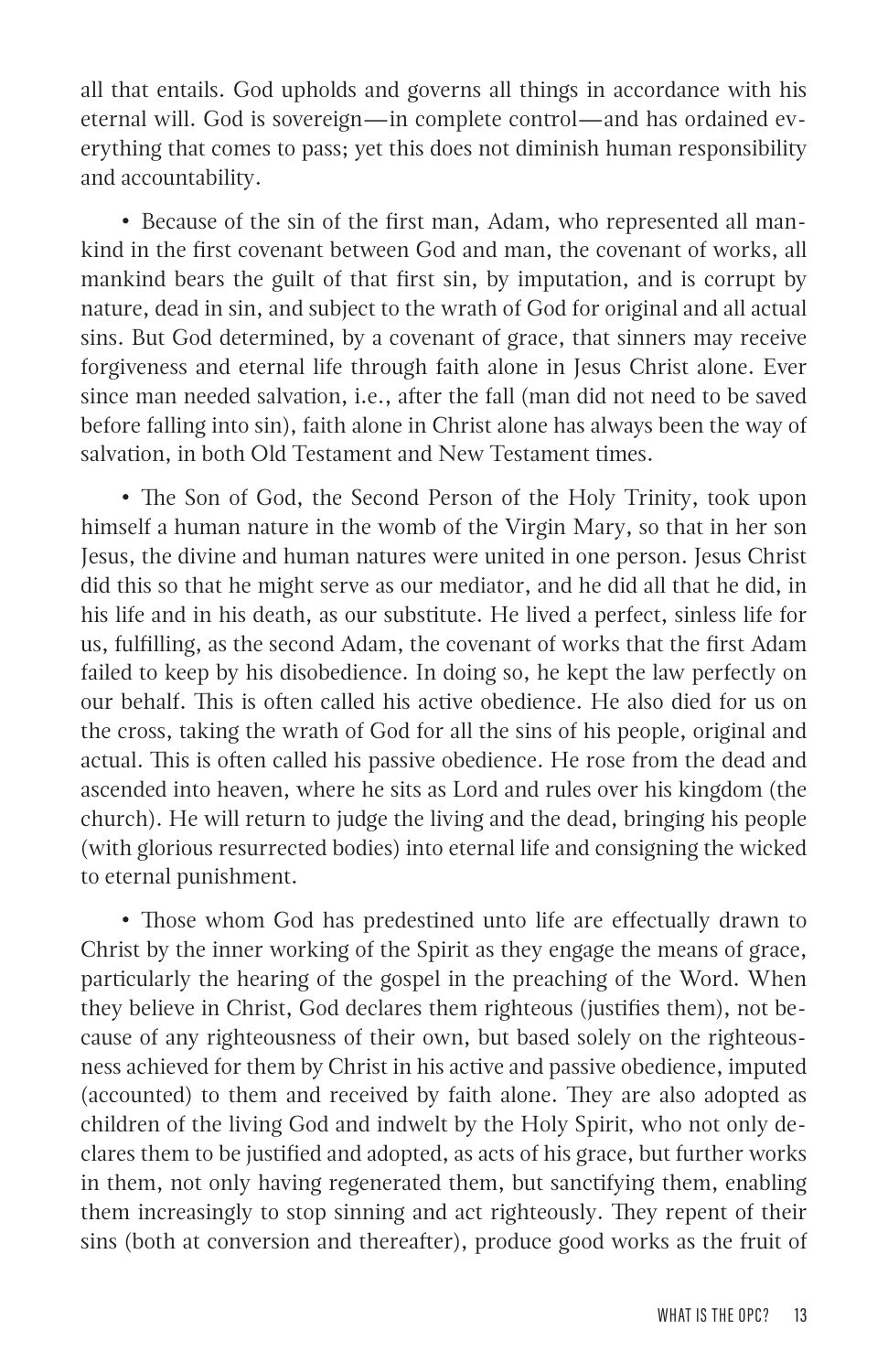their faith, and persevere to the end in communion with Christ, with assurance of salvation, which is not of the essence of faith, but an ordinary concomitant of it.

• Believers strive to keep God's moral law, which is summarized in the Ten Commandments, not to earn salvation, but because they have salvation in Christ. In other words, believers seeks to obey the law of God out of gratitude, because they love their Savior and want to obey him. They don't keep the law to gain acceptance with God (what Christ did secures that); rather, they keep the law because they have acceptance with God. God is the Lord of the conscience, so that men are not required to believe or do anything contrary to, or in addition to, the Word of God in matters of faith or worship.

• Christ has established his church, and particular churches, to gather and perfect his people, by means of the ministry of the Word, the sacraments of baptism (which is to be administered to any unbaptized adult upon a profession of faith in Christ, as well as the children of those who profess their faith in Christ) and the Lord's Supper (in which the body and blood of Christ are really, yet spiritually, present to the faith of believers), and the disciplining of members found delinquent in doctrine or life. Christians assemble on the Lord's Day chiefly to worship God by praying, hearing the Word of God read and preached, singing psalms and hymns, and receiving the sacraments.

#### **3. OUR CHURCH GOVERNMENT**

The church is no mere human organization, but a divinely established and defined institution. The church does not serve any lesser human goals, but is meant to give expression to the ultimate purpose of humanity: to glorify God and enjoy him forever. The church is the body of Christ, of which he is the head. As a faithful branch of the true church, the OPC acknowledges Jesus Christ as its only head and his Word as the final authority in all matters of faith and life.

What does this Presbyterianism look like in practice? Beginning at the local level, each congregation is governed by a session, which consists of all the ministers of the congregation, together with the ruling elders elected by the congregation. Ministers are licensed and ordained by the governing bodies of the regional churches, the presbyteries, and are called by congregations to serve in pastoral office in those particular local churches. Ruling elders are elected by congregations, being recognized as those among the people gifted to join a congregation's minister(s) in governing locally. Other office-bearers, called deacons, are elected by congregations to oversee their ministries of mercy. They are, like ruling elders, ordained and installed, but they do not exercise spiritual rule alongside the minsters and elders in the congregation.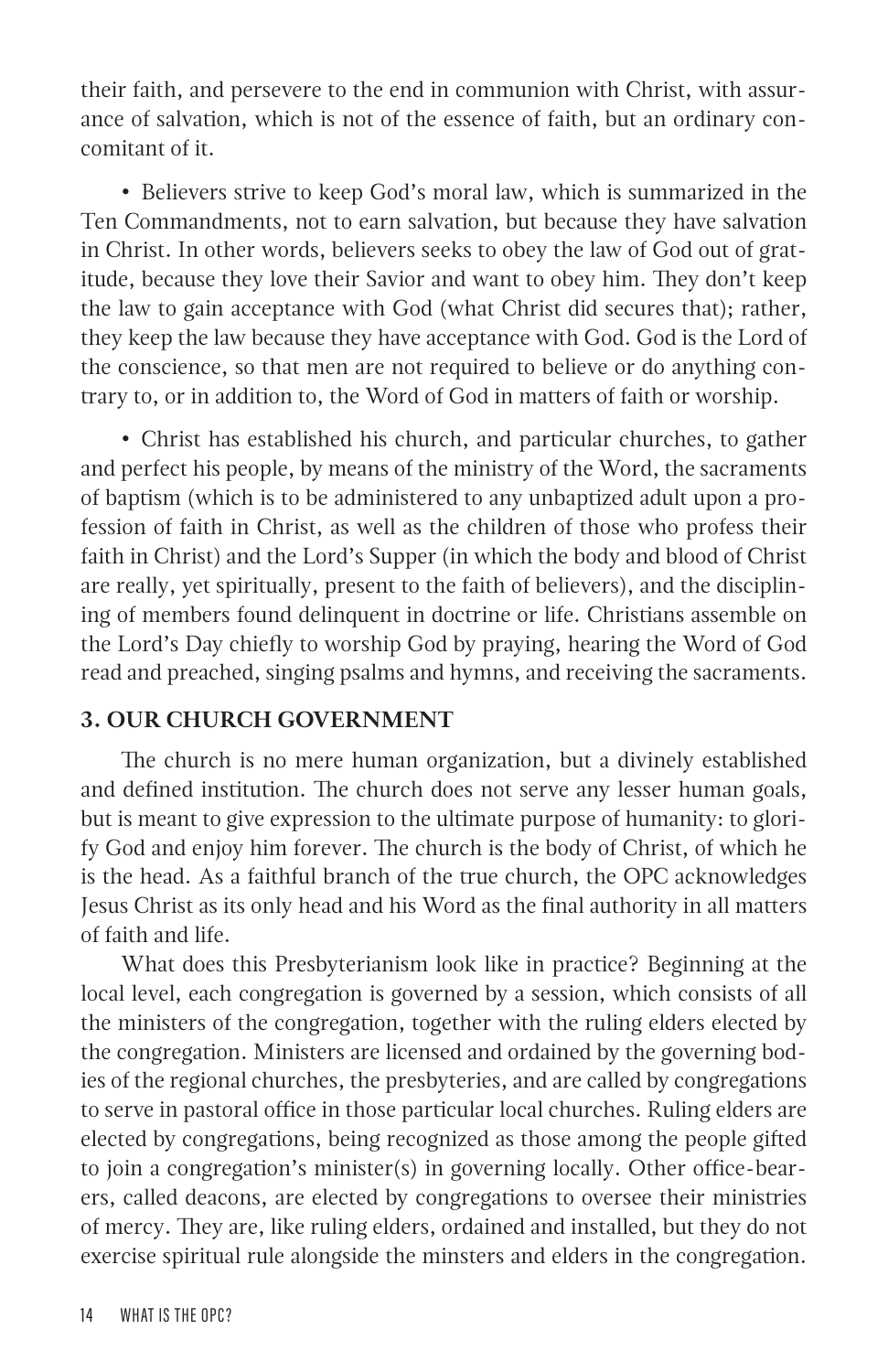As required by the Scriptures, all officers must be men, not women. Non-ordained persons often sit on committees or individually serve in ways that address important areas of congregational life, but always under the supervision and oversight of the session.

The local church focuses on worship, education, evangelism, ministries of mercy, and godly discipline. The session ensures that the Word of God is faithfully preached, that the sacraments of baptism and the Lord's Supper are properly administered, and that spiritual care—including, where necessary, the discipline of erring members—is lovingly and effectively provided. Sessions direct and supervise the ministries of local congregations, examine and receive new members, and provide wisdom and judgment when disputes arise within the church. Because of these responsibilities, elders are required to "sincerely adopt and receive" the doctrinal standards of the OPC—the Confession of Faith, along with the Larger and Shorter Catechisms—"as containing the system of doctrine taught in the Holy Scriptures."

Members are received into a local Orthodox Presbyterian congregation upon public profession of faith, reaffirmation of faith, letter of transfer from another Orthodox Presbyterian church, or letter of transfer from a church of like faith and practice (together with a public profession of faith). The session determines who is qualified to be received publicly into membership based on a credible profession of faith in the Lord Jesus Christ, ordinarily ascertained by interview. Believers who have been baptized and who have publicly professed their faith, after being qualified to do so following the sessional interview, are termed "communicant members." They are admitted to the Lord's Supper and have voting rights and responsibilities within the congregation. Their baptized children are received as "noncommunicant members" of the congregation, and as such do not partake of the Lord's Supper or exercise voting rights.

Congregations are entitled to hold and own their property without right of reversion to the presbytery or denomination in the event of the congregation's dissolution or departure from the OPC. Congregations may choose to incorporate and elect trustees. Although a majority of any board of trustees must be officers of the congregation (elders or deacons), all trustees need not be ordained and, in any case, exercise no ruling authority in the congregation. Congregations may withdraw from the OPC by the affirmative vote of two successive meetings by the congregation, provided that the presbytery has been notified and has had an opportunity to seek to dissuade them from withdrawing.

The congregations of the OPC are currently organized into seventeen regional churches, each of which has a governing body called a presbytery. A presbytery combines the efforts of its churches in conducting youth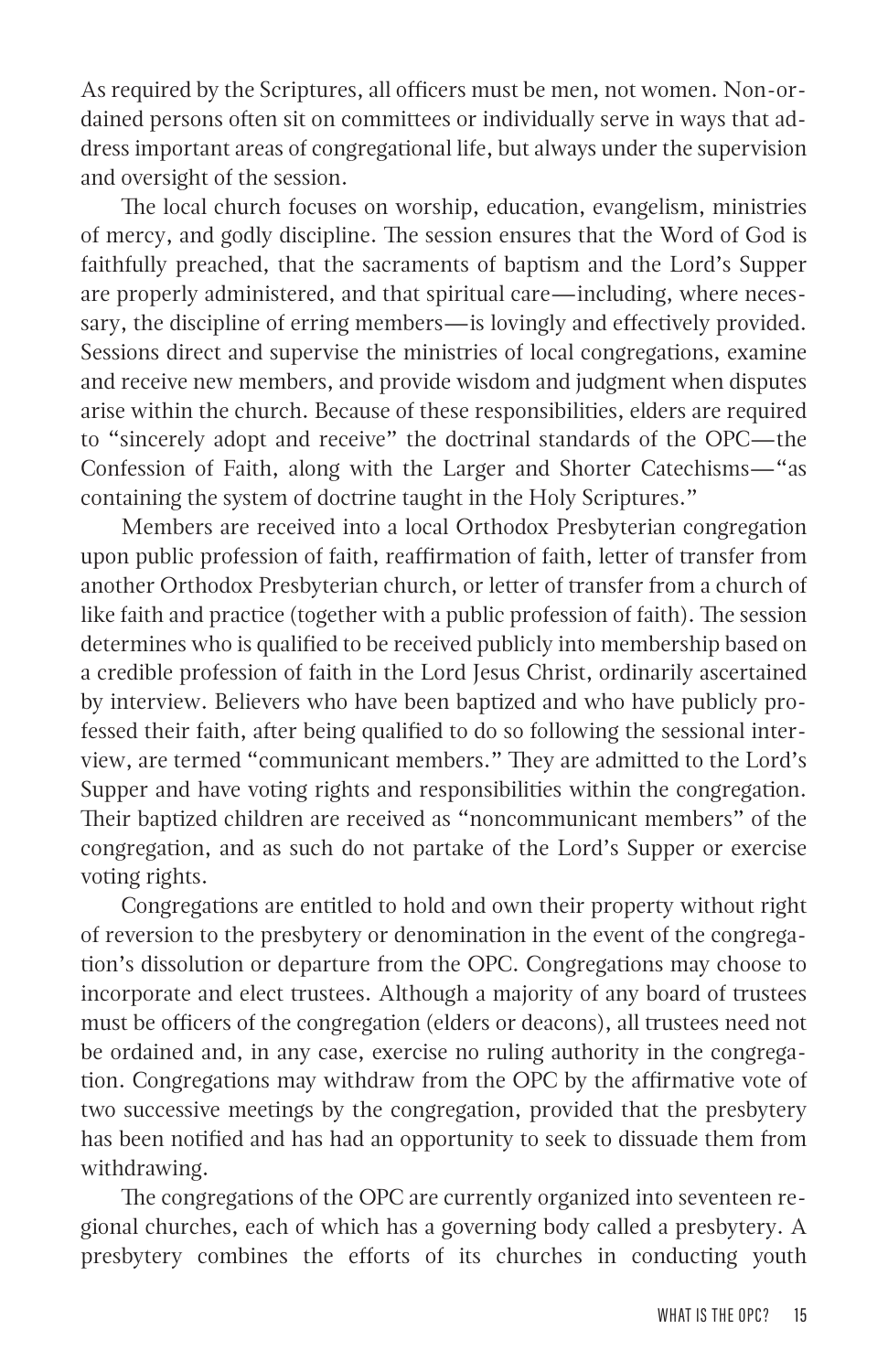ministries, caring for diaconal needs, establishing new churches, and sometimes helping to send missionaries to other countries. The presbytery, which meets at least two times each year, consists of all the ministers and commissioned ruling elders in the regional church. It cares for the health and well-being of its local congregations and provides help and a place for appeal in resolving conflicts in local churches. It supervises ministers and prepares ministerial candidates, and it spreads the gospel in its region through evangelism and church planting.

The General Assembly oversees the ministry of the whole OPC. It ordinarily meets once each year and is composed of an agreed-upon number of ministers and ruling elders representing each presbytery. It provides and publishes training and educational materials for the churches. It arranges internship training, including the Ministerial Training Institute, for ministerial candidates. It coordinates the planning, funding, and prayer support for the efforts of presbyteries and local congregations in establishing new churches. It helps to oversee special diaconal needs. It makes a pension plan available to its ministers. It sends missionaries to foreign lands. And it resolves matters of conflict in regional and local churches, and administers judicial discipline as a court of final appeal.

#### **4. CHARACTERISTICS OF THE OPC**

Reformed theology, as expressed in our Confession and Catechisms, and as developed by a theologian like Geerhardus Vos, is rich and comprehensive, encompassing the full range of biblical teaching, both in terms of its chronology (redemptive history) and its doctrines (systematic theology). We endeavor to preach and teach this "whole counsel of God," always holding the gospel, the good news of salvation in Christ, as central in this task. We understand, in other words, the teaching of the Bible to be both historical and theological, forming a system of doctrine, a unity that gives expression to the multiform writings that make up the Bible.

The Orthodox Presbyterian Church stands or falls with the Bible. We are very serious about the Bible being the inspired, infallible, inerrant Word of God and thus our rule of faith and life. As inspired, this means that the Bible comes from God (and is thus authoritative), every word in it being the very word of God. As infallible, it is incapable of error and thus is inerrant, containing no errors in the autographa, the original manuscripts in Hebrew, Aramaic, and Greek. God has not only given his Word, but has superintended and preserved its transmission, and we can rest assured that excellent scholarship has given us various first-class translations of it. Since we have this true Word from our God, we are very serious about doctrinal purity. This zeal may at times appear contentious, particularly in an age, as is this one, of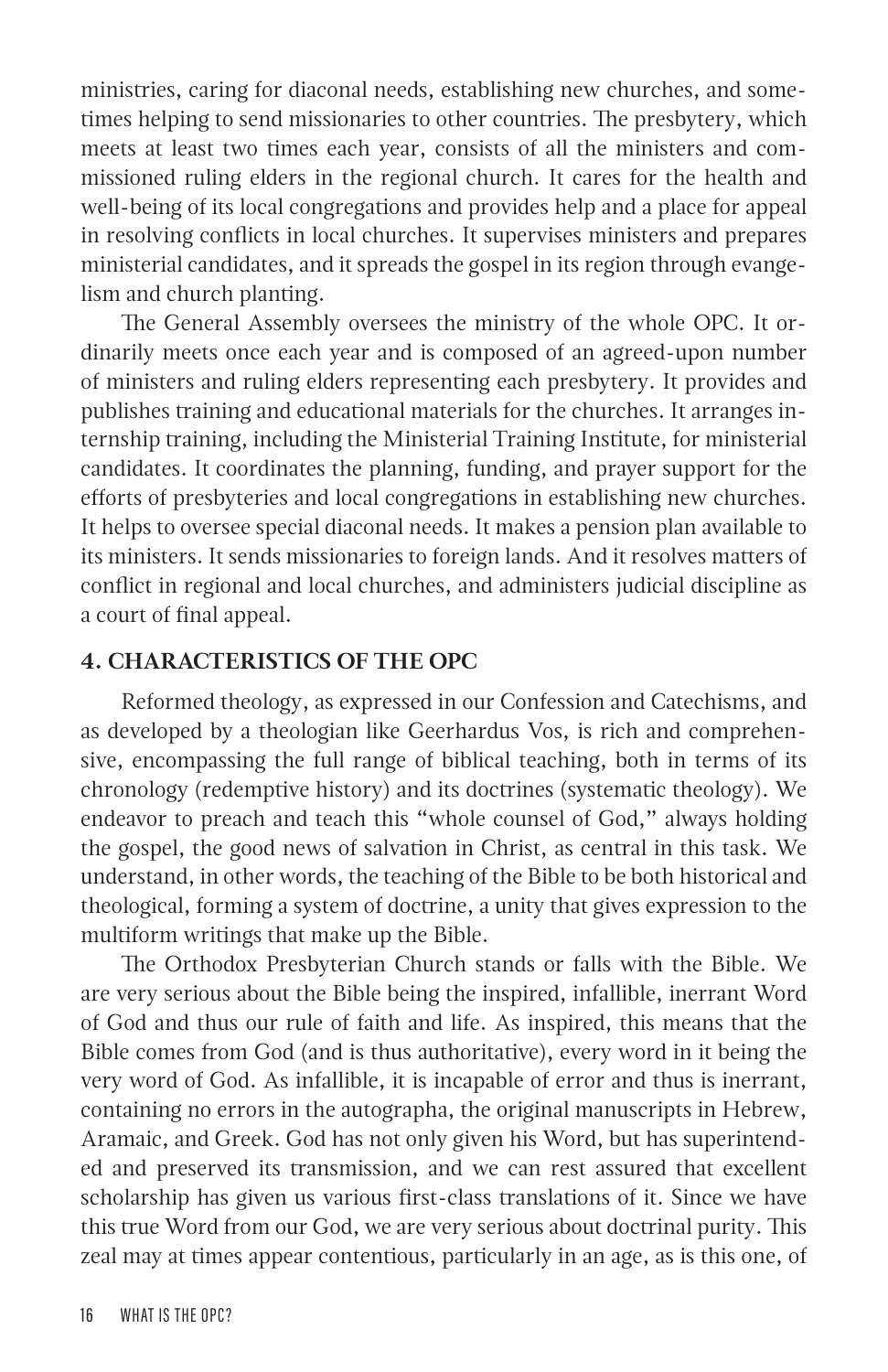doctrinal indifference. But apathy about the truth must not and does not deter us in our overriding concern to follow our Lord Jesus Christ as he speaks in the Scriptures. We are not monolithic in all our thinking and positions, especially with matters that are extra-confessional, but any divergent views are always examined in the light of Scripture, so that everyone may be convinced that he is following God faithfully.

We follow the Bible wherever it leads us, but we are careful not to add to its teachings. This is one of our hallmarks: in the battles that we had with the liberals in the old church (especially in the 1920s and 30s), we refused to take from the Word, as the liberals typically did. And once we became our own church and then had internecine struggles with the fundamentalists, we refused to add to the Word. If the Bible does not condemn a certain practice or idea, neither do we. We allow Christian liberty in matters in which the Word of God permits liberty. We always acknowledge the need for moderation in the use of God's good gifts, but we also firmly believe, to cite an old Latin phrase, *abusus non tollit usum*: the abuse of something does not mean that it has no proper use.

In the last century, at the time of our formation, many evangelical churches were premillennial, meaning that they believed that Jesus would return and establish an earthly kingdom of a thousand years. While we have allowed liberty regarding such "last things" (eschatology), most of our ministers have not been of that mind, but have believed that reference to a thousand-year kingdom in Revelation 20 is symbolic and coterminous with the age in which we now live, in which God is gathering, by his Word and Spirit, a people from all the nations before the return of Jesus. These "amillennialists," as they are called, do not look for a yet future golden age before the return of Christ, but rather for a continuation of the same work that has gone on since the ascension of Christ to heaven and which will continue until he returns to the earth. Some of our ministers are postmillennial, looking for a yet future golden age before the return of Christ. A few are historic premillennial, but not dispensational, the latter being contrary to the covenantal theology of the Westminster Standards.

Because Reformed theology is rich and comprehensive, we endeavor, not only to teach theology narrowly, but also to promote a Reformed worldand-life view. This reflects the fact that the OPC is not only the product of Old Princeton (1812–1929), but also of the continental influence of Abraham Kuyper, Herman Bavinck, and Geerhardus Vos. This dual Scottish/Dutch commitment was reflected in the founding of Westminster Theological Seminary (1929), in which men like Cornelius Van Til, R. B. Kuiper, and others taught alongside John Murray, J. Gresham Machen, and others. Although the OPC has never had its own seminary, early Westminster Seminary was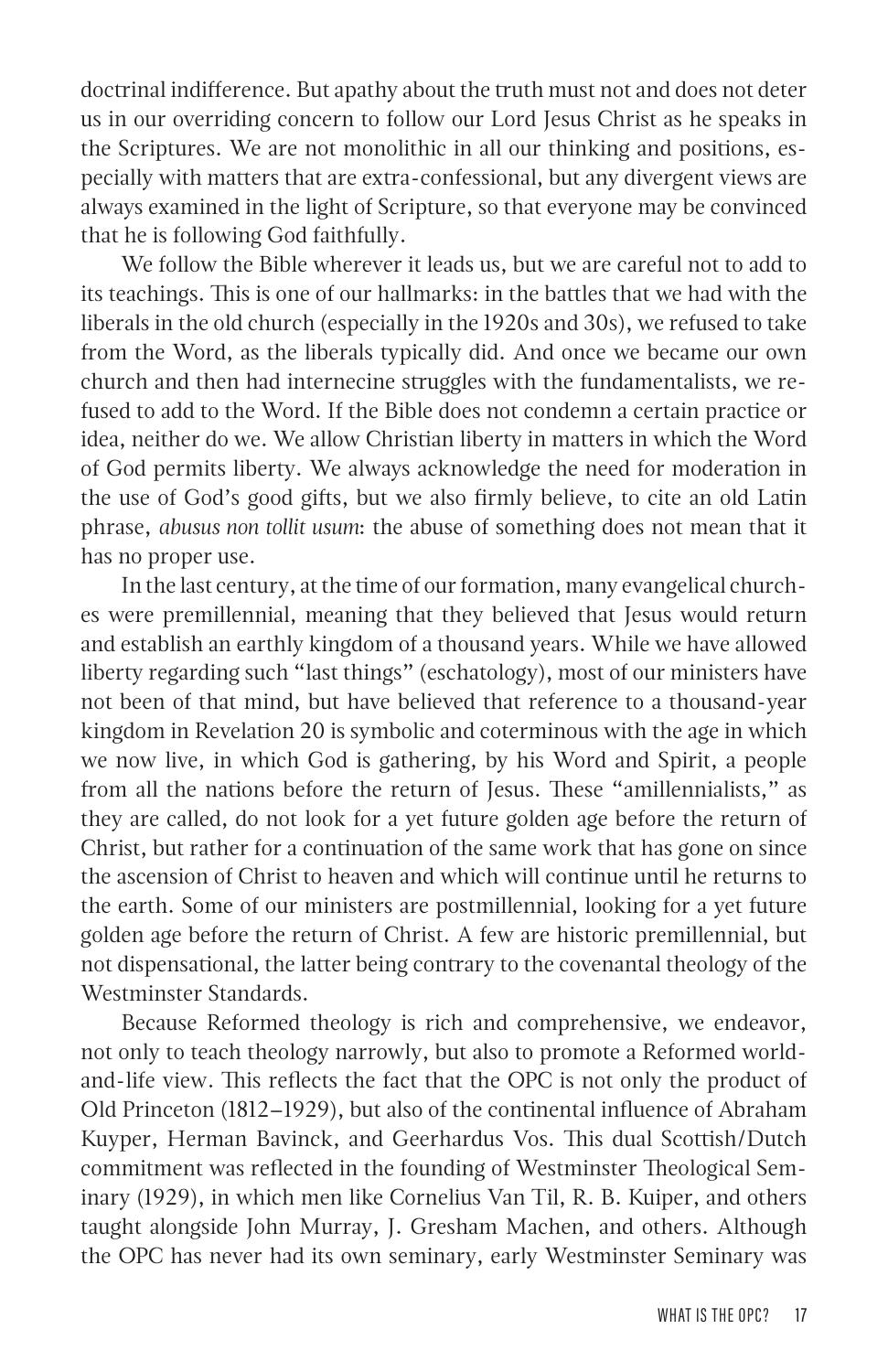formative for our church. Our commitment to a world-and-life view means that we believe that all areas of life—both personal and cultural—should be brought under the dominion of Jesus Christ. We don't restrict our faith narrowly to "getting saved," going to church, and observing a list of "do's and don'ts." We are concerned to be good Christian witnesses and also to influence the institutions and culture around us to be more righteous. At the same time, we do not, as the church, ever take partisan political positions, believing rather in the spirituality of the church and leaving it to members as individuals to determine how best to bring their witness to bear on the world in the specifics of whatever political or other action they may choose to take. We strive, in short, to be faithful to Reformed doctrine and to apply it in the whole course of our lives.

We gather together on the Lord's Day chiefly to worship God. Our worship services are God-centered, not man-centered. They tend to be simple, reflecting the dynamic of the new administration of the covenant of grace that has obtained since Christ returned to heaven after performing his saving work. In the older administration of the covenant of grace, in the time of the tabernacle and temple, worship was more elaborate because it had to sensibly set forth Christ to come; now worship need not do that, since Jesus has come. Our Confession says, "Under the gospel, when Christ, the substance, was exhibited, the ordinances in which this covenant is dispensed are the preaching of the Word, and the administration of the sacraments of baptism and the Lord's Supper: which, though fewer in number, and administered with more simplicity, and less outward glory, yet, in them, it is held forth in more fullness, evidence, and spiritual efficacy, to all nations, both Jews and Gentiles; and is called the new testament." This pattern of simple worship, which is a blessing in its call to liberty from man-made devices, reflects what we call "the regulative principle of worship"—that we worship God in the way that he has set forth in the Bible and not according to the imaginations of humans.

Every member is encouraged to be active in the life and work of the congregation. There are typically a number of opportunities for such in outreach, hospitality, missions, and other areas of service. The gifts of both men and women are desired and used to build up Christ's spiritual body, the church.

Many people in our churches are involved with Christian schools or homeschooling as good ways to fulfill the task that every member of the church has to rear his children in the nurture and admonition of the Lord. This is one of the primary reflections of our concern to take our faith seriously and to apply it broadly to all of our lives.

We are concerned that our covenant youth be brought up in the instruction of the Lord. Thus, catechetical instruction is strongly promoted. Some families are quite active in instructing their children in the Shorter Catechism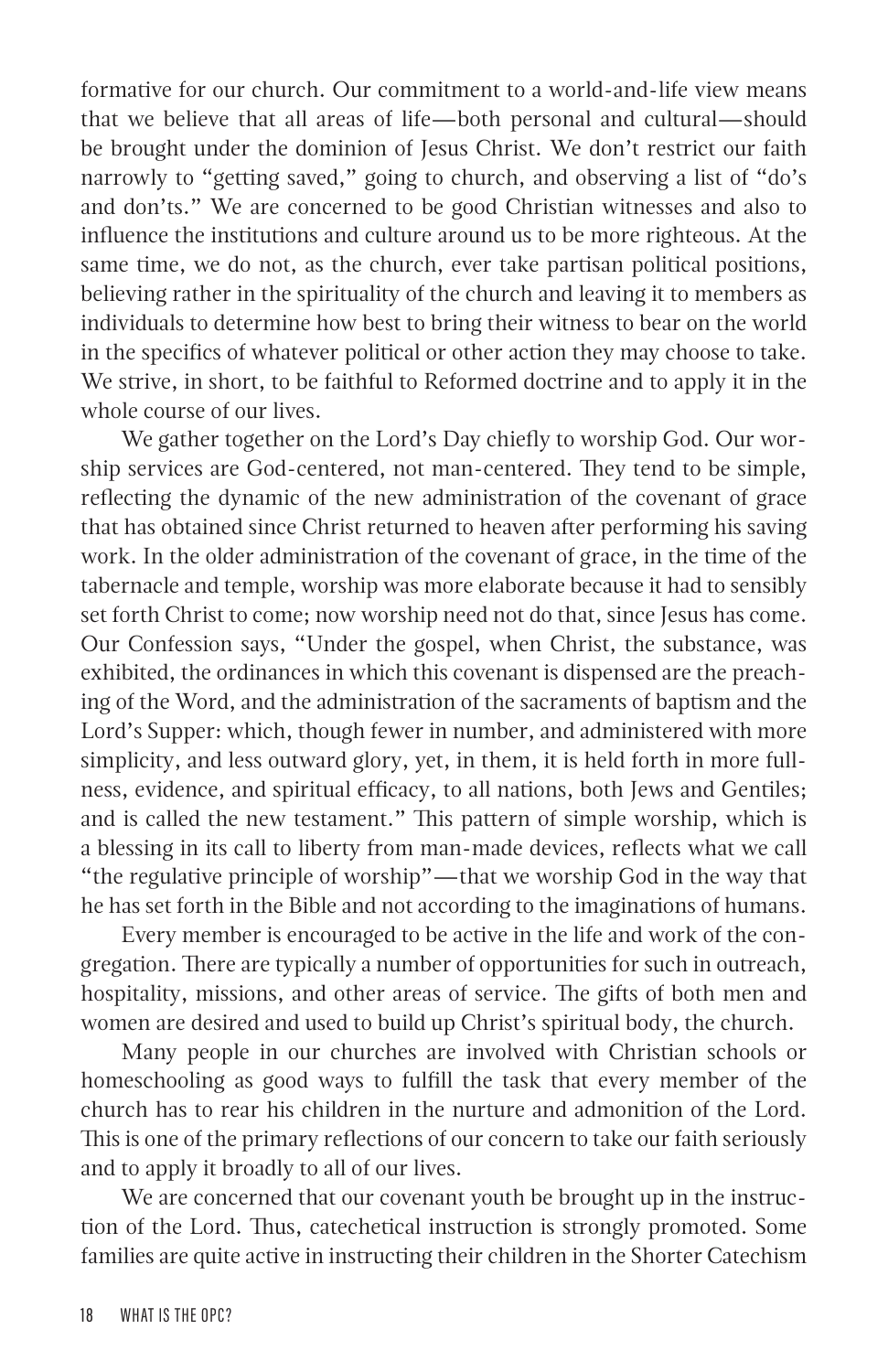or one of the children's catechisms based upon it. In some congregations, ministers, elders, or others are quite involved in teaching the youth the faith by such means. In any case, congregations, both through their own teaching or through encouraging families to provide catechetical teaching, seek to fulfill their responsibility to instruct the children in the faith.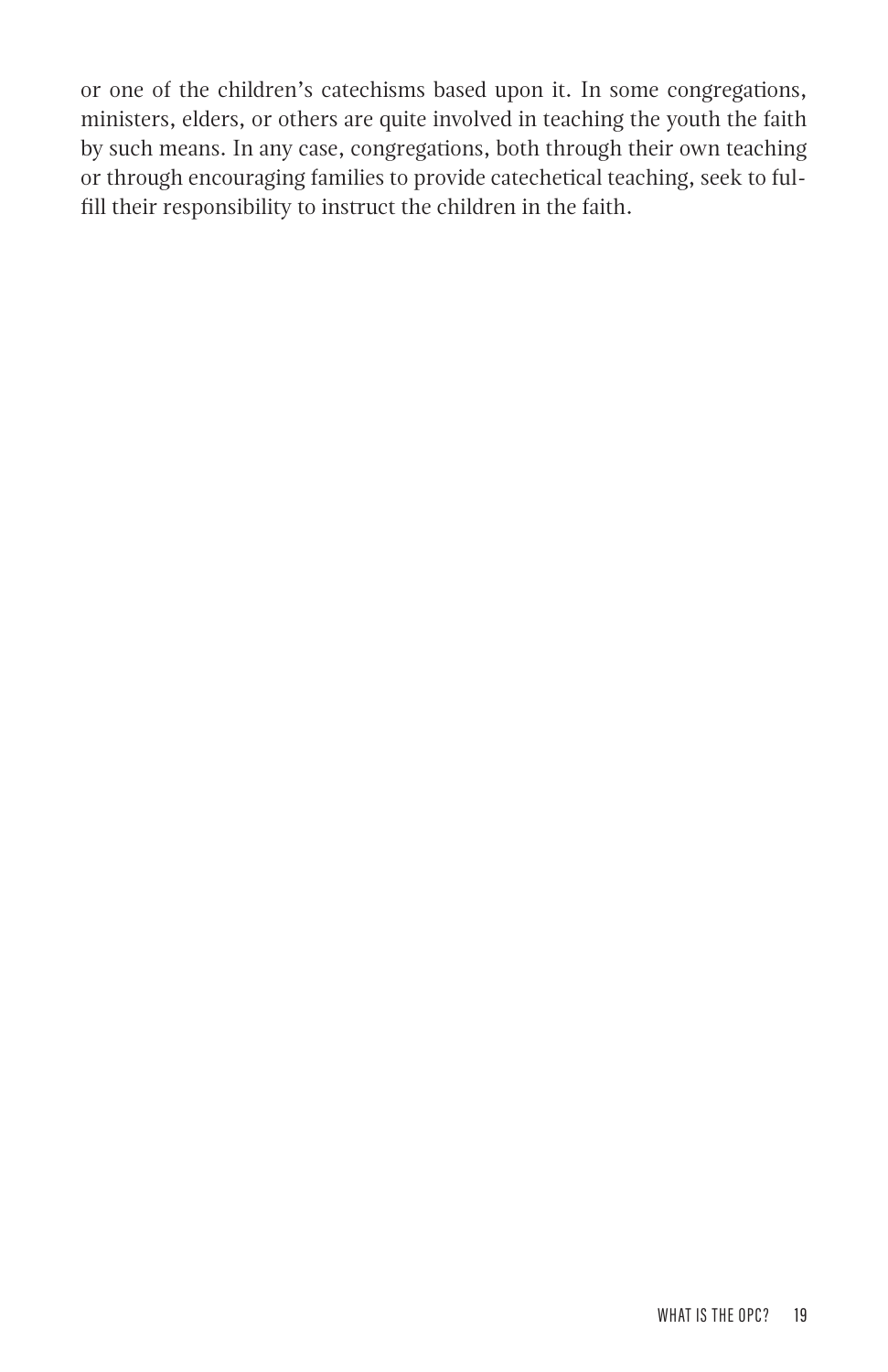### **WHERE WE ARE GOING**

Our churches eagerly seek to fulfill the Great Commission that our Lord Jesus Christ has given us (Matthew 28:18–20). As a denomination, we carry out our mission for worldwide outreach through three program (or ministry) committees of the General Assembly: the Committee on Foreign Missions, the Committee on Home Missions and Church Extension, and the Committee on Christian Education.

The work of each of these committees is administered by a general secretary, an associate general secretary (in the case of Foreign Missions and Home Missions), and a small staff, with administrative offices located in Willow Grove, Pennsylvania, a suburb of Philadelphia (see appendix 1).

These ministries are supported by the generous gifts of God's people and others within and outside the OPC. Under a unified plan of giving called Worldwide Outreach, gifts not designated for a particular ministry or program are divided among the three program committees on a percentage basis set by the General Assembly. Gifts may also be designated for the committees individually or for special purposes.

Other denominational work is carried out through committees of the General Assembly other than the three program committees, including, but not limited to, the Committee on Diaconal Ministries, The Committee on Ecumenicity and Interchurch Relations, the Committee on Chaplains and Military Personnel, and the Committee for the Historian.

The work of the program committees and these four additional standing committees is outlined below.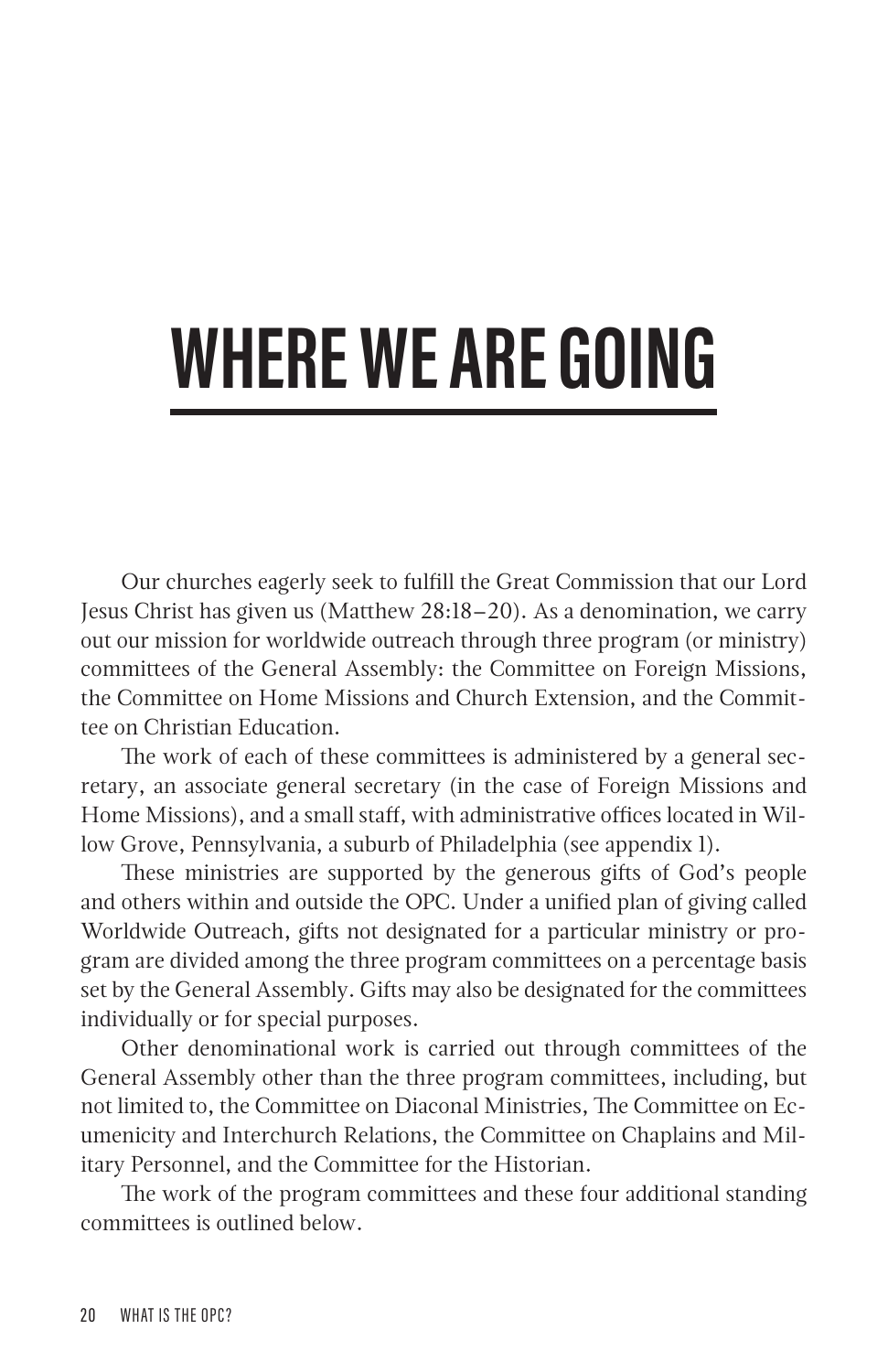#### **1. FOREIGN MISSIONS**

The OPC, through its Committee on Foreign Missions, sends missionaries throughout the world to preach the gospel of Jesus Christ and to help establish indigenous churches that are self-governing. The OPC currently has missionaries serving on the continents of Asia, Europe (Ukraine), Africa (Uganda, Ethiopia, Eritrea), North America (Haiti, Quebec), and South America (Uruguay). The Committee, through its Mobile Theological Mentoring Corps, also serves Reformed churches in Colombia, Peru, Kenya, India, Austria and Switzerland, Hungary, and South Sudan. For further information about the Committee on Foreign Missions, see opc.org or contact cfmsec@ opc.org.

#### **2. HOME MISSIONS**

The Committee on Home Missions and Church Extension works with presbyteries and congregations to help plant new churches throughout North America. On average, the Committee provides financial assistance to over thirty mission works spread throughout the United States and Canada. In many presbyteries, it also employs regional home missionaries—ordained ministers and ruling elders who assist those interested in starting an OPC congregation. For further information about the Committee on Home Missions and Church Extension, see opc.org or contact ophomemissions@opc. org.

#### **3. CHRISTIAN EDUCATION**

The Committee on Christian Education provides resources for the churches and helps with theological training. The Committee produces *New Horizons*, the monthly magazine of the OPC, and oversees opc.org. The OPC, through the CCE, also partners with the Presbyterian Church in America in Great Commission Publications (gcp.org), a Sunday school ministry. For further information about the Committee on Christian Education, see opc.org or contact ccesec@opc.org.

#### **4. DIACONAL MINISTRIES**

The Committee on Diaconal Ministries focuses on a word-and-deed ministry of mercy to the members of the covenant community, the church, and earnest inquirers. It does this through assisting local congregations and presbyteries with the resources of the entire denomination. For further information about the Committee on Diaconal Ministries, see opc.org or contact david.nahkla@opc.org.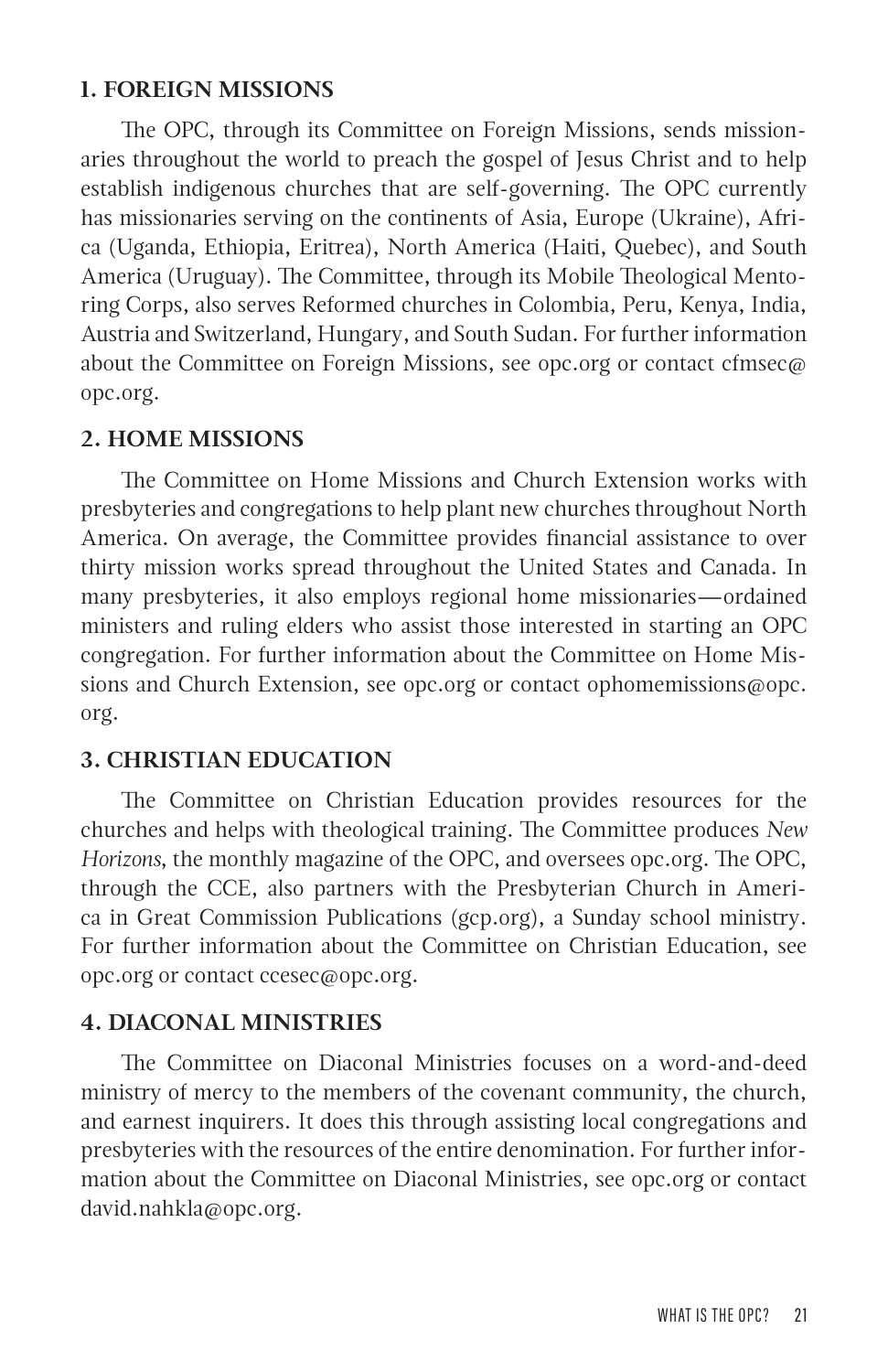#### **5. ECUMENICITY**

The OPC, through its Committee on Ecumenicity and Interchurch Relations, interacts with gospel-preaching churches committed to the Word of God and the person and work of Jesus Christ. The OPC has membership in the North American Presbyterian and Reformed Council, a network of thirteen churches with over six hundred thousand members, and in the International Conference of Reformed Churches, a fellowship that includes thirty Reformed denominations worldwide. For further information about the Committee on Ecumenicity and Interchurch Relations, see opc.org or contact mark.bube@opc.org.

#### **6. CHAPLAINS AND MILITARY PERSONNEL**

The Committee on Chaplains and Military Personnel represents the OPC on the Presbyterian and Reformed Commission on Chaplains and Military Personnel, which provides a prayer list for endorsed chaplains. For further information about the Committee on Chaplains and Military Personnel, see opc.org or contact dickinson.1@opc.org.

#### **7. HISTORIAN**

The Committee for the Historian assists the Historian in preserving and promoting the history of the OPC. This includes the oversight of the OPC Archives. For further information about the Committee for the Historian, see opc.org or contact Camden Bucey at hc@opc.org.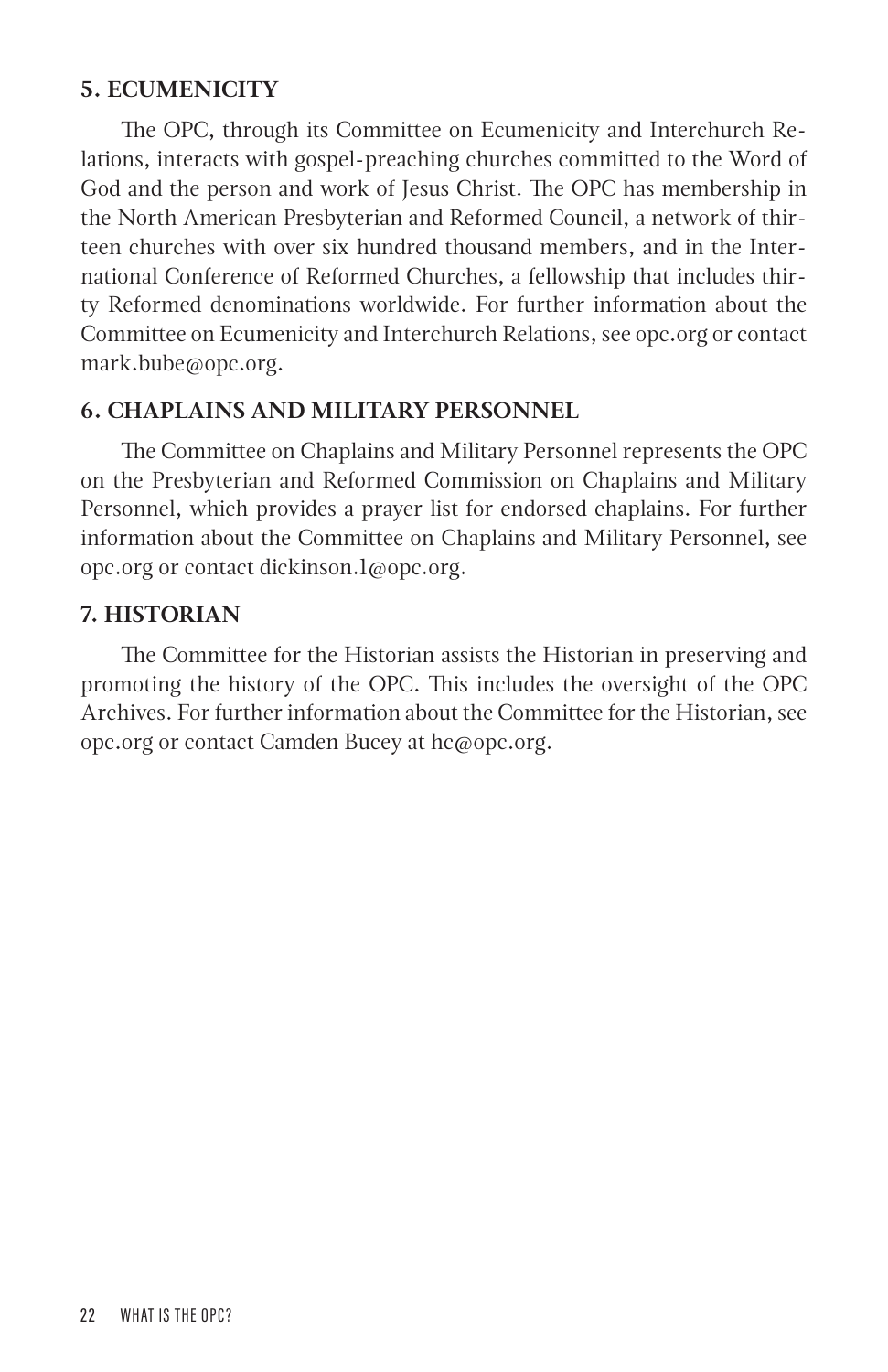### **CONCLUSION**

We are grateful for your interest in the Orthodox Presbyterian Church and thank you. We hope that, as you have read about the OPC, our dependence upon and testimony to the grace, love, and mercy of our God has been evident. We pray that you may join us in praising him for his wonderful goodness to his people, even in the face of life's many trials and difficulties, all of which are under his fatherly control. If you are interested in learning more about the OPC or joining one of our local congregations, the appendices that follow will provide you with helpful information.

Although we strive, with the help and grace of God, to be faithful to his Word, both in what we teach and how we live, we are keenly aware that we fall woefully short of all that Christ, our Head and King, requires of those who bear his name. We struggle with sin and weakness in our lives and in our ministries as a church. Our only hope, our only confidence, our only peace, is in him who, by his perfect obedience and sacrifice of himself for us, purchased an everlasting inheritance in the kingdom of heaven for all those whom the Father has given to him. Our true joy is in doing what pleases our Lord Jesus Christ in humble obedience to the whole counsel of his holy Word.

All praise and honor be to our God: Father, Son, and Holy Spirit. To God be the glory!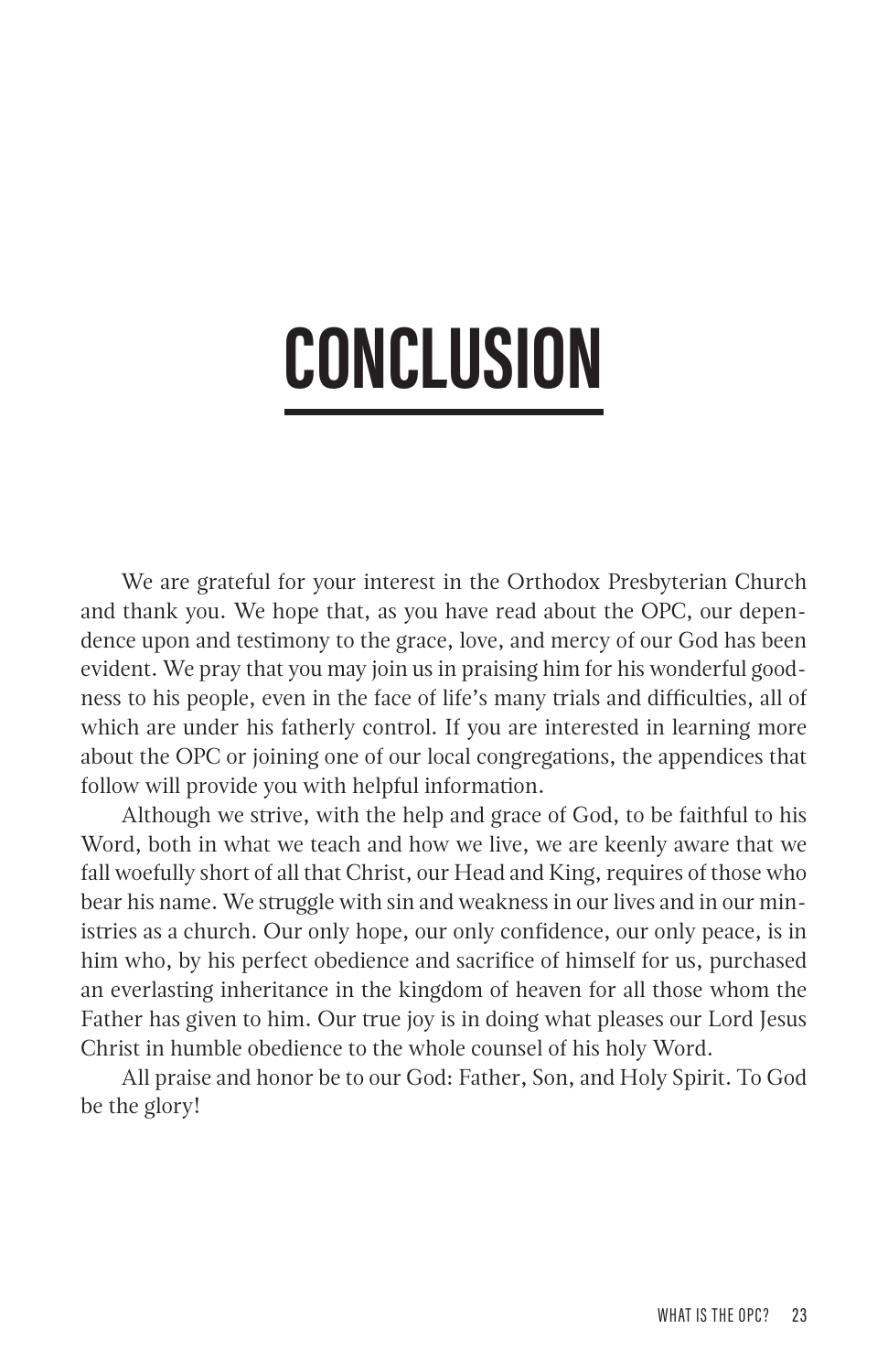### **APPENDIX 1 PEOPLE TO CONTACT**

The administrative offices of the Orthodox Presbyterian Church are located at 607 Easton Road, Bldg. E, Willow Grove, PA 19090-2539; tel. 215- 830-0900; fax 215-830-0350. At this location you may contact the following people (and their supporting staff) about the ministries of the OPC:

| The stated clerk of the General Assembly |
|------------------------------------------|
| statedclerk@opc.org                      |
| The general secretary for Home Missions  |

ophomemissions@opc.org The general secretary for Christian Education

ccesec@opc.org

The general secretary for Foreign Missions opforeignmissions@opc.org or ccesec@opc.org

If you are considering becoming a member of the Orthodox Presbyterian Church, you are urged to contact an OP minister in your area. OP churches and ministers are listed geographically in our annual Directory, which may be ordered free of charge from the stated clerk. A directory of churches is posted and continually updated on our website, www.opc.org.

Ministers or licentiates of other denominations who are considering ministry in the Orthodox Presbyterian Church are encouraged to speak with the general secretary for Home Missions, the stated clerk of the General Assembly, and/or the stated clerk of the appropriate presbytery (listed in the printed Directory).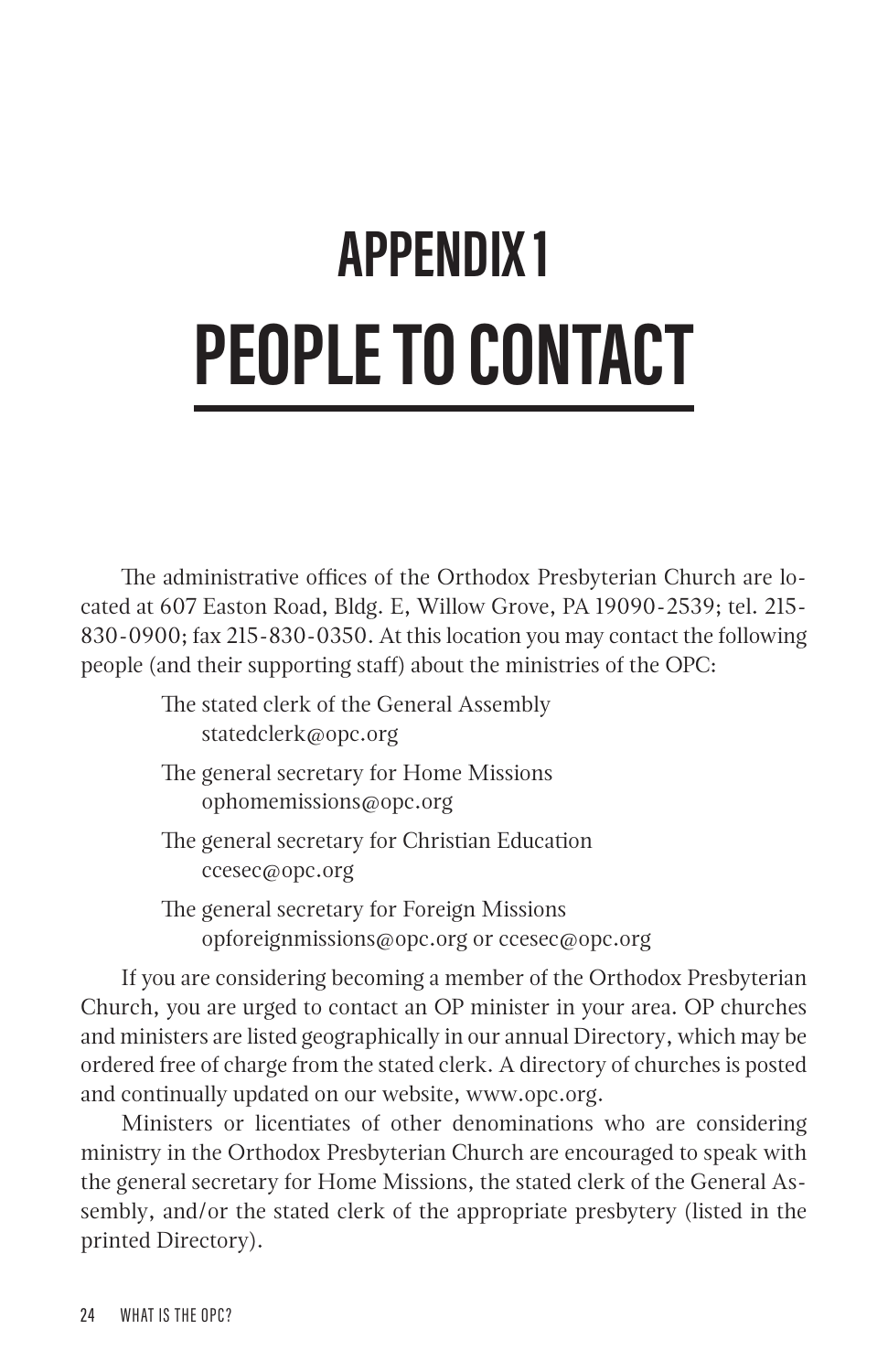### **APPENDIX 2 FURTHER INFORMATION**

A great deal of information about the OPC can be found at the OPC website (www.opc.org), including, in downloadable digital form at no charge, a growing number of the publications listed below.

The following publications may be ordered by calling the administrative offices of the Orthodox Presbyterian Church in Willow Grove, PA, at 215- 830-0900. Most of the items (and others) that are for sale may also be ordered at www.opc.org using a credit card. (Prices may change.)

- *Directory* free listing of all churches and ministers in the OPC (annual editions; directory of churches kept current on website)
- *New Horizons in the Orthodox Presbyterian Church* free monthly denominational magazine; \$20/year requested from non-OPC subscribers in the United States; \$40/year required from overseas subscribers (\$30 in Canada); also available as a free e-mail attachment; downloadable in PDF, ePub, and Mobi formats

*The Confession of Faith and Catechisms of the OPC with Proof Texts* — \$12.00

*The Book of Church Order* — \$10.00

*Home Missions Update* — free biweekly newsletter at chmce.org

*Planting an Orthodox Presbyterian Church* — free at chmce.org

Great Commission Publications (3640 Windsor Park Drive, Suwanee, GA 30024-3897) sells Sunday school and VBS materials, *Trinity Psalter Hymnal*, *Trinity Hymnal*, and adult studies. Call toll-free 800-695-3387 to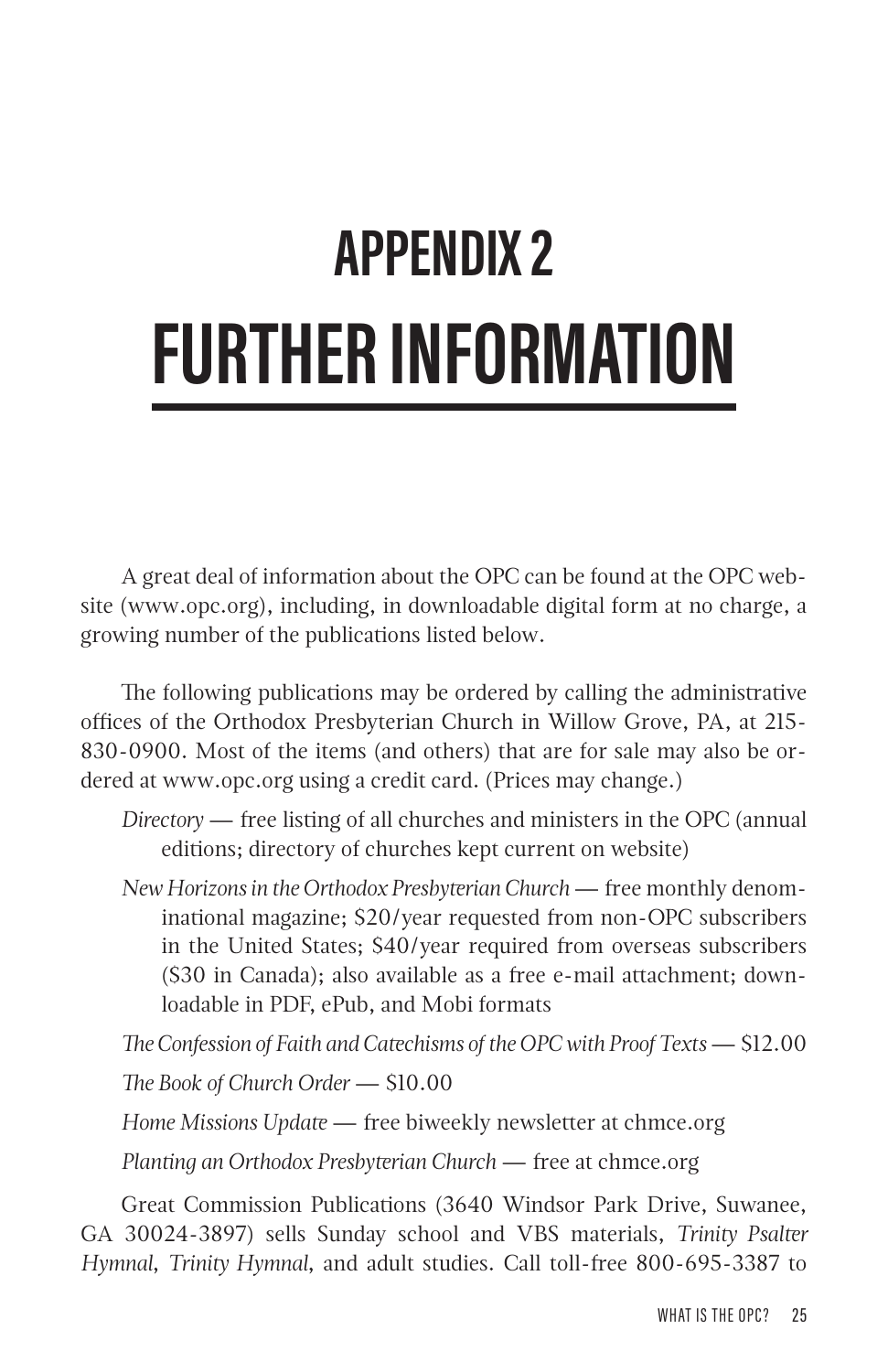order material. To find more information, download a catalog, and/or order online, go to www.gcp.org.

The following publications are sold by the Committee for the Historian. For information and/or to order online, go to www.opc.org/historian.html. Orders may also be placed at 215-830-0900 or bookorders@opc.org. There is an additional charge for shipping. (Prices may change.)

*The Presbyterian Conflict*, by Edwin H. Rian — paperback, \$5.00

- *Lest We Forget: A Personal Reflection on the Formation of the Orthodox Presbyterian Church*, by Robert K. Churchill — paperback, \$2.00
- *Fighting the Good Fight: A Brief History of the Orthodox Presbyterian Church*, by D. G. Hart and John Muether — paperback, \$5.00
- *Between the Times: The Orthodox Presbyterian Church in Transition, 1945– 1990*, by D. G. Hart — hardback, \$10.00
- *J. Gresham Machen*, by Ned B. Stonehouse hardback, \$10.00
- *Choosing the Good Portion: Women of the Orthodox Presbyterian Church* hardback, \$12.00
- *Confident of Better Things: Essays Commemorating Seventy-five Years of the Orthodox Presbyterian Church* — hardback, \$12.00

*For a Testimony*, by Bruce Hunt — paperback, \$5.00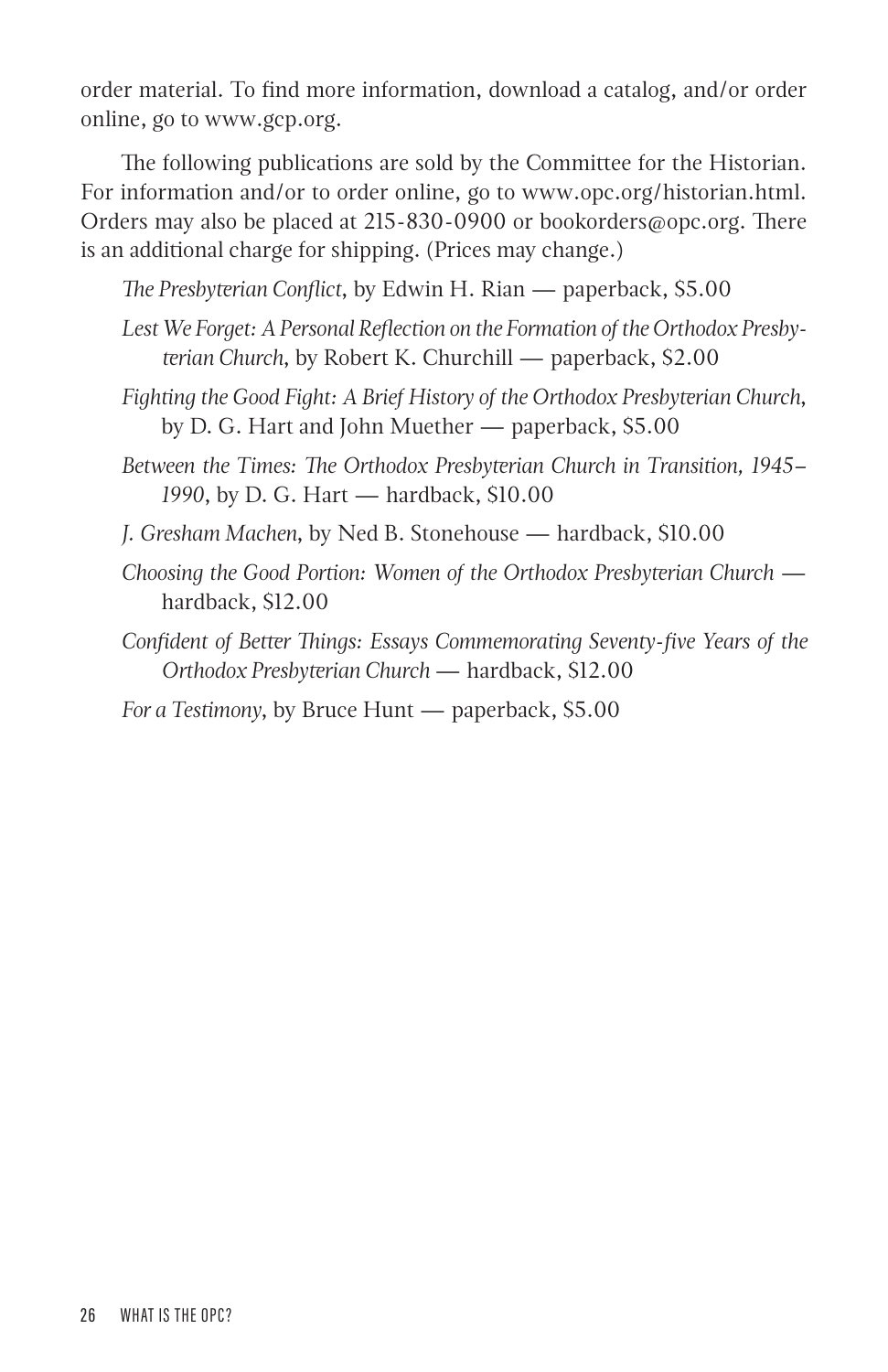### **APPENDIX 3 HOW TO JOIN THE OPC**

#### If you are an individual or a family …

We invite you to get to know us better by visiting one of our churches. Members are received into our local churches by the session (consisting of the ministers and ruling elders). After hearing of your desire to join the church, the session will meet with you to learn of your faith in Christ.

You may become a communicant member of an Orthodox Presbyterian church in one of three ways:

1. By transferring your membership from another approved denomination (a church of like faith and practice),

2. By reaffirming your faith in Christ to the session, or

3. By professing your faith in Christ for the first time as the session meets with you.

You will be asked to give your assent to the following five questions before the congregation:

1. *Do you believe the Bible, consisting of the Old and New Testaments, to be the Word of God, and its doctrine of salvation to be the perfect and only true doctrine of salvation?*

2. *Do you believe in one living and true God, in whom eternally there are three distinct persons—God the Father, God the Son, and God the Holy Spirit—who are the same in being and equal in power and glory, and that Jesus Christ is God the Son, come in the flesh?*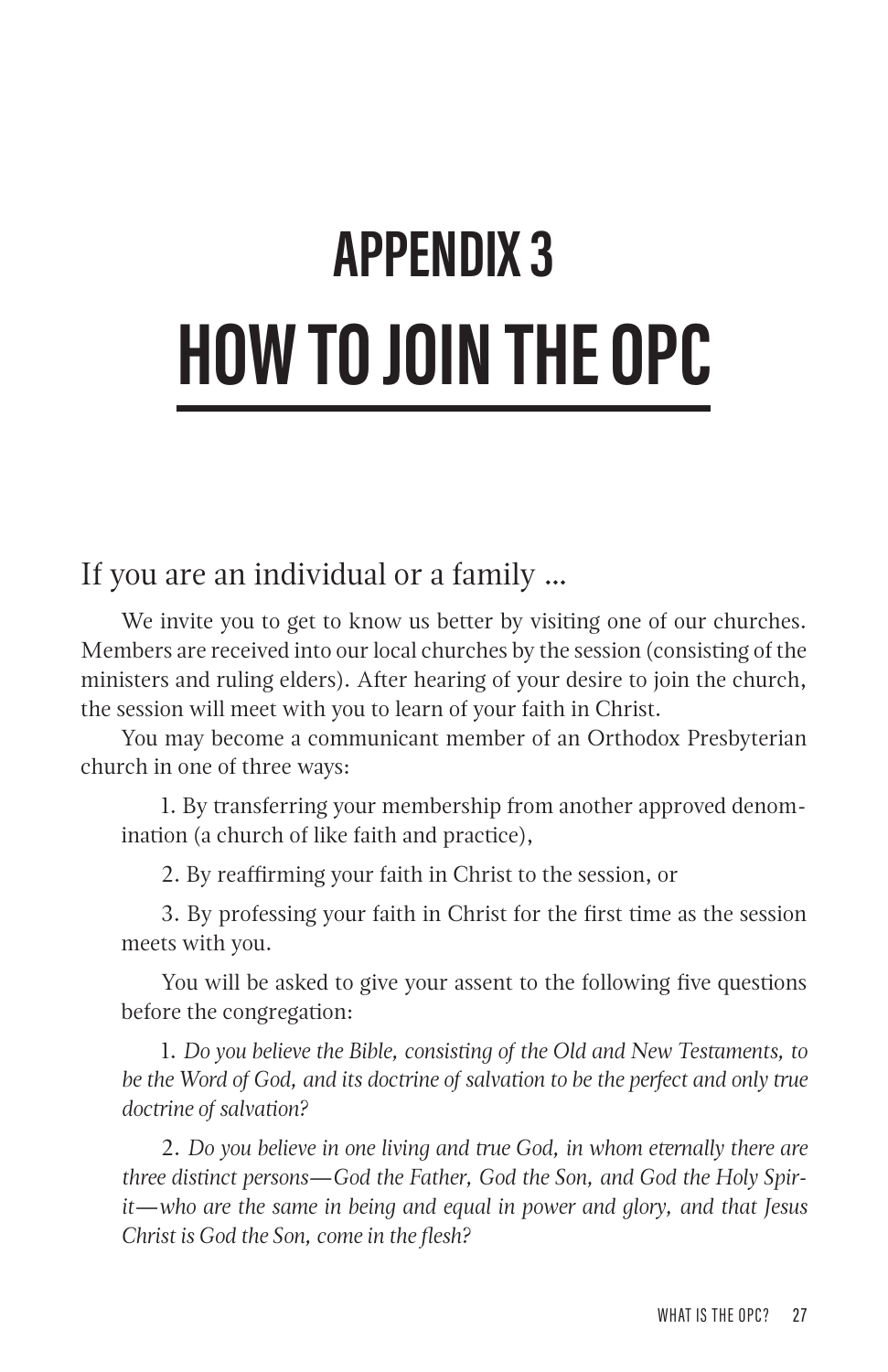3. *Do you confess that because of your sinfulness you abhor and humble yourself before God, that you repent of your sin, and that you trust for salvation not in yourself but in Jesus Christ alone?*

4. *Do you acknowledge Jesus Christ as your sovereign Lord, and do you promise that, in reliance on the grace of God, you will serve him with all that is in you, forsake the world, resist the devil, put to death your sinful deeds and desires, and lead a godly life?*

5. *Do you promise to participate faithfully in this church's worship and service, to submit in the Lord to its government, and to heed its discipline, even in case you should be found delinquent in doctrine or life?*

#### If you are a group of families or a congregation …

You should contact the stated clerk of the presbytery for the region in which your group or church is located. (He may be found in the printed Directory or by contacting anyone listed on page 24 above). He will be able to make arrangements for you to meet with presbytery representatives with whom you may explore the process of becoming a congregation or a mission work of the Orthodox Presbyterian Church. The membership requirements are the same as those for individual membership, listed above.

The presbytery will want to know that your official documents will relate your group or congregation to the doctrinal standards of the OPC (the Confession of Faith, the Larger and Shorter Catechisms) and the documents in *The Book of Church Order*. In addition, they will want to know that your pastor and your elders are committed to the Lord Jesus Christ, to the Reformed faith, and to the presbyterian form of church government.

Pastors and ruling elders will be examined as to their qualifications and will be required to give their assent to the following questions, among others:

1. *Do you believe the Scriptures of the Old and New Testaments to be the Word of God, the only infallible rule of faith and practice?*

2. *Do you sincerely receive and adopt the Confession of Faith and Catechisms of this Church, as containing the system of doctrine taught in the Holy Scriptures?*

3. *Do you approve of the government, discipline, and worship of the Orthodox Presbyterian Church?*

4. *Do you promise subjection to your brethren in the Lord? (Ruling elders: Do you promise to seek the purity, the peace, and the unity of the church?)*

At a service of recognition and installation, the congregation will be required to respond affirmatively to this question: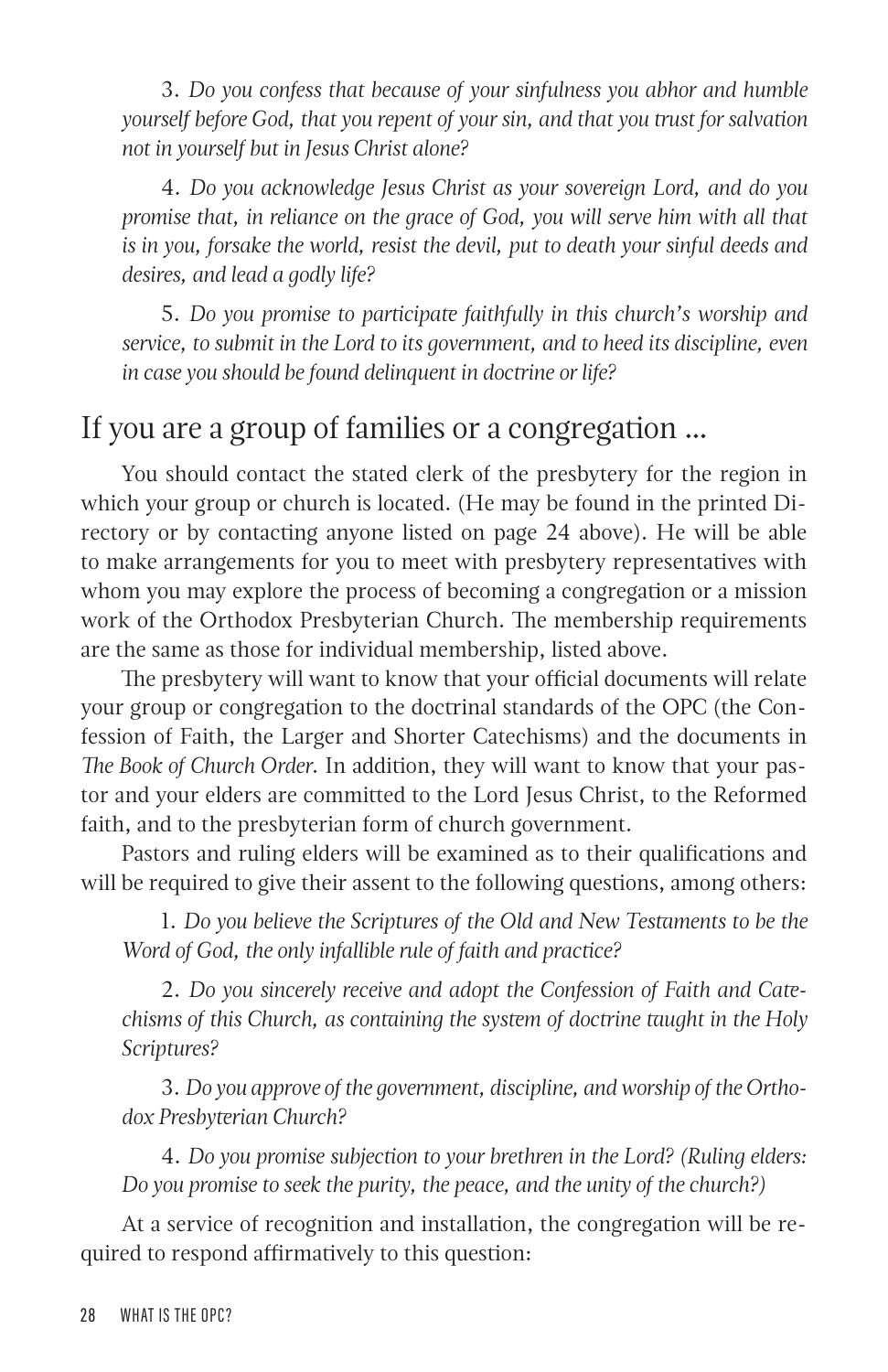*In reliance upon God for strength do you solemnly promise to walk together as a church of Jesus Christ according to the Word of God and the constitution of the Orthodox Presbyterian Church?*

Then the officers of the congregation will be ordained (if necessary) and installed in the usual manner.

#### If you are a minister of the gospel …

You should contact the stated clerk of the presbytery for the region in which you currently live or minister. (He may be found in the printed Directory or by contacting anyone listed on page 24 above). He will be able to help you to make arrangements to meet with presbytery representatives with whom you may explore the process of becoming a ministerial member of the Orthodox Presbyterian Church. They will need to inquire concerning your educational and ministerial credentials. In addition to other requirements, you will be asked to stand before the presbytery for an oral examination of your theological beliefs and of your commitment to the Confession of Faith, the Larger and Shorter Catechisms, and the documents in *The Book of Church Order*. You will be asked to give your assent to the questions put to all ministers of the Orthodox Presbyterian Church, as given above.